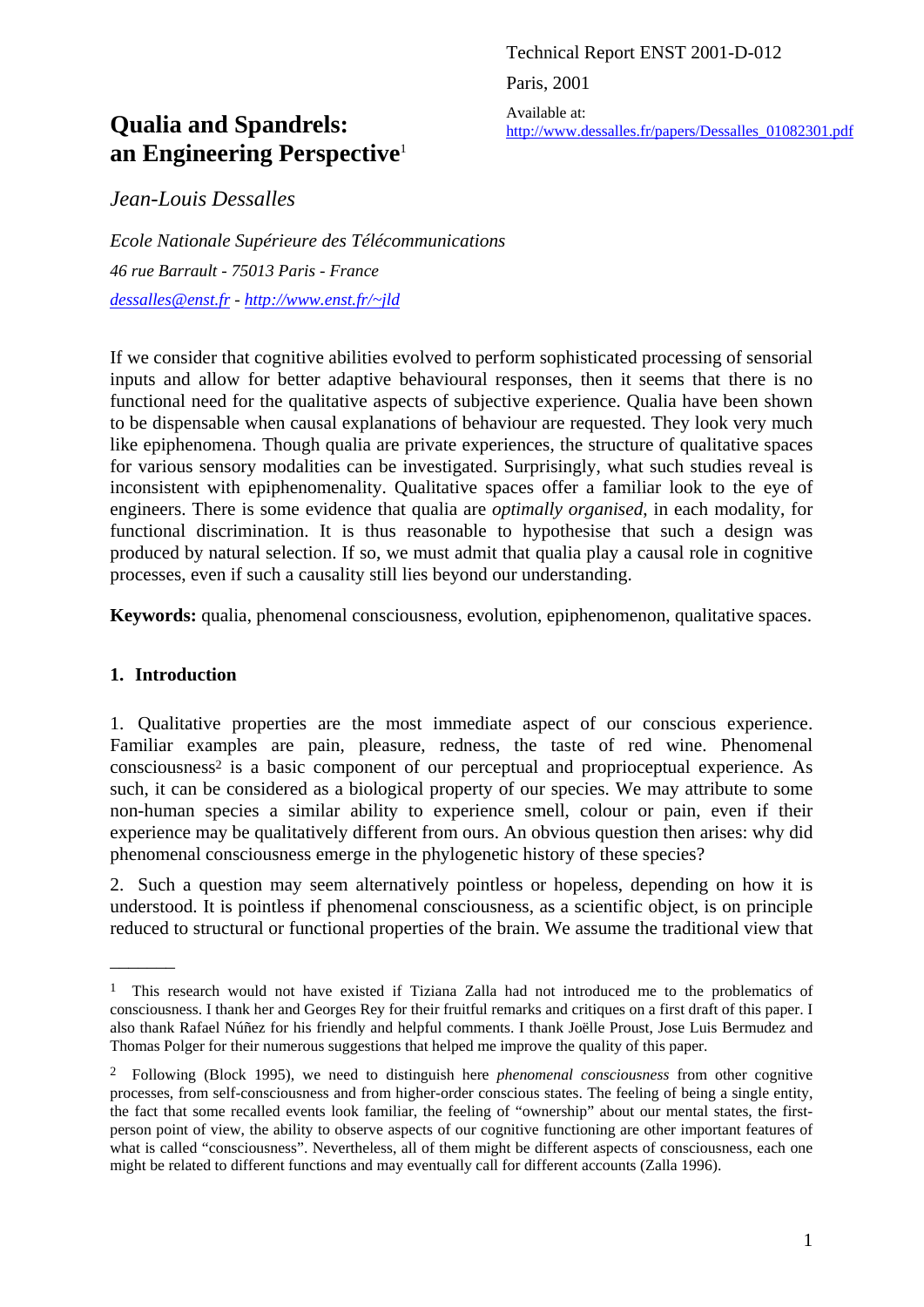there is something like experiencing pain or redness, and that such qualitative experience is worth scientific explanation. We use the term *qualia* to refer to qualitative aspects of experience, being aware that the cognitive nature of qualia is highly problematic. The main claim of this paper should be easily transposed in any non-eliminativist theoretical framework about consciousness3.

3. Accounting for the very existence of qualia may seem rightfully hopeless, at least in a foreseeable future. It has often been stressed that we have no idea why qualia are what they are, why they are simply *felt* (Chalmers 1995; Harnad 2001). The problem addressed in the present paper is much less ambitious. We take phenomenal experience as granted, and acknowledge the fact that its very existence remains mysterious. Given that, we question the possibility that phenomenal experience be considered epiphenomenal.

#### **2. Are qualia mere evolutionary epiphenomena ?**

 $\overline{\phantom{a}}$ 

4. Can we deduce from the observation of phenomenal experience some of the reasons why it does exist as a biological endowment of our species? Or can we consistently accept the claim that phenomenal experience be a biological epiphenomenon? The usual way to understand why a given biological feature was selected in the phylogenetic past is to consider its function, and to examine how this function could be advantageous for those individuals endowed with it. Unfortunately, phenomenal consciousness seems to fulfill no obvious function. The fact that it plays a definite role in perceptive processes or in the production of behaviour, in itself, is questionable. Furthermore, what such a role would consist in remains mysterious, so that it seems pointless to speak of its adaptive value.

5. Several authors mention strong arguments supporting the idea that conscious experience may be an *epiphenomenon* (Jackson 1982, Flanagan, 1992, Flanagan & Polger 1995). It has often been claimed that our current knowledge of the laws of nature did not allocate any definite role to consciousness: "the view that qualia are epiphenomenal is a perfectly possible one" (Jackson 1982). Flanagan demonstrates that "conscious inessentialism" is consistent:

"[Conscious inessentialism is] the view that for any intelligent activity *i*, performed in any cognitive domain *d*, even if *we* do *i* with conscious accompaniments, *i* can in principle be done without these conscious accompaniments" (Flanagan, 1992)

6. Since there is no absolute way of telling the difference between sentient and non-sentient beings from the observation of behavioural performance, the epiphenomenality of qualitative experience cannot be ruled out, and we are left with an evolutionary puzzle:

"Telling a convincing story about the adaptive advantage of consciousness is very hard. The upshot is that there exist no good stories for why consciousness evolved in this actual world. There are as yet no credible stories about why subjects of experience emerged, why they might have won  $-$ or should have been expected to win  $-$  an evolutionary battle against very intelligent zombie-like information sensitive organisms." (Flanagan & Polger 1995)

7. If we can imagine that fully functional creatures may exist and behave as we do without having any conscious experiences at all, how can any serious claim be made about the biological role of phenomenal consciousness? Qualia, these qualitative aspects of experience,

 $3$  Some authors consider that presupposing the existence of qualia is already a faulty attitude (Dennett 1988). We will come back to this issue in the discussion, section 9.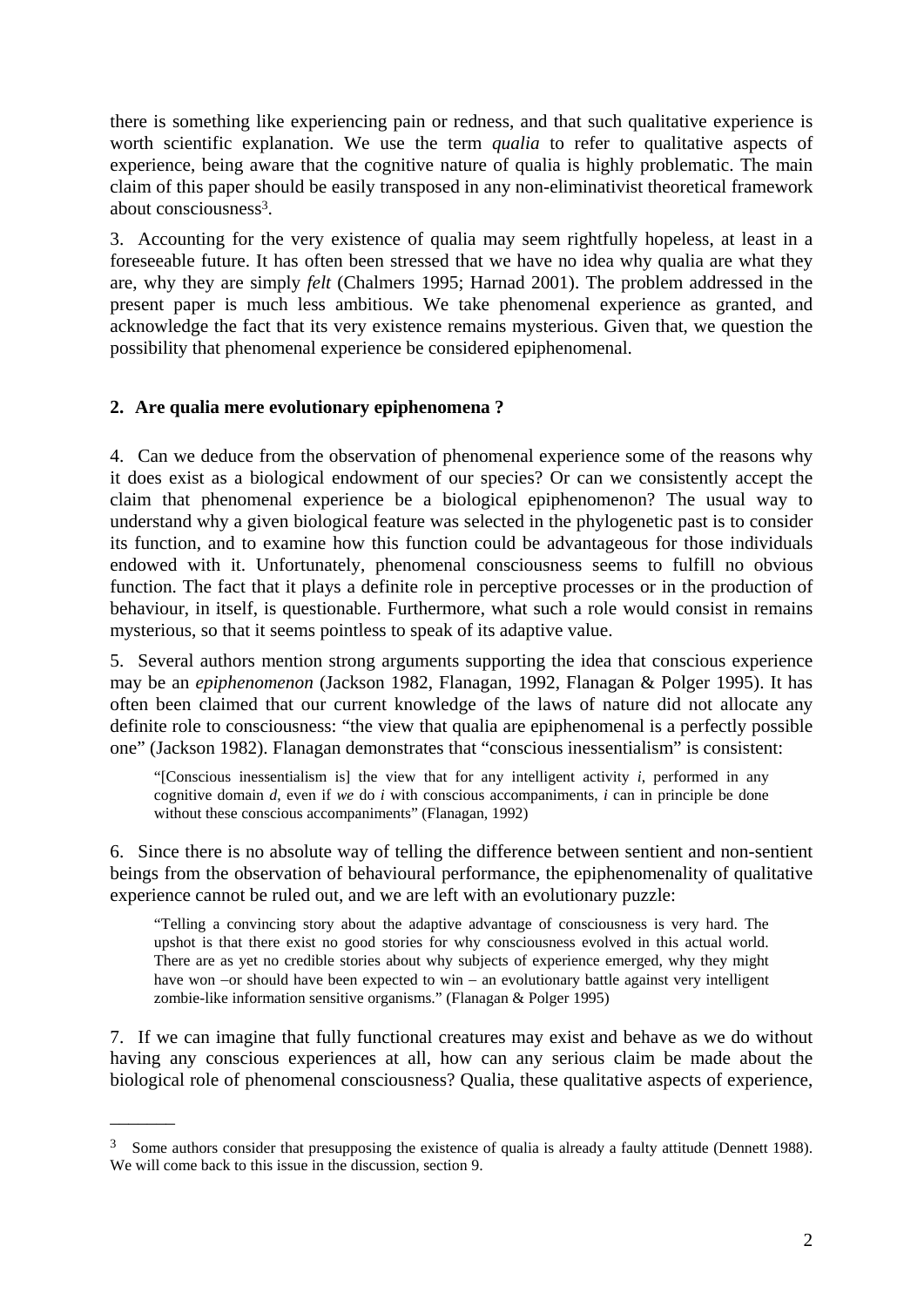the 'What it is like' character of mental states (Nagel 1974), would appear as mere superfluous and fortuitous adjuncts to brain activity. Even if conscious inessentialism does not rule out a possible role for qualia, it makes epiphenomenalism appear as a perfectly sound doctrine.

8. Most of the complex processes going on in our body are indeed achieved without involving any conscious component. We are not conscious of our immune system, we do not feel each contraction of our stomach, we are not aware of maintaining our equilibrium at each moment. Many of our cerebral processes are performed without us being aware of them. The way we analyse a visual scene, the way we recognize words in a complex acoustic signal, the way we adapt our walk on an uneven ground are good examples of such processes. If we think that complex processes like shape and object recognition are performed unconsciously, we may wonder why perception involves consciousness at all. Why are we sentient beings, why are we not unconscious, robot-like creatures? What use is the ability we have to experience internal mental states or events in the outer world?

9. From a Darwinian perspective, the issue becomes even more enigmatic: if phenomenal consciousness plays no causal role in neural processes, how and why was it retained by natural selection?

10. The question of the very existence of qualia is one to the most difficult issues addressed by contemporary philosophy and cognitive sciences. It is a form of mind-body problem. Understanding the reason why we are feeling anything at all belongs to the so-called 'hard problem' (Chalmers 1995). Such questions have been discussed at length by many authoritative authors. What is proposed in this paper is to offer the external view of an engineer on one limited aspect of the problem, the epiphenomenality of qualia.

11. In what follows, I will first consider the possibility that qualitative aspects of experience are evolutionary epiphenomena. Then, in order to evaluate such a hypothesis, I will consider the way qualia are structured within a given sensory modality and their relation to sensory inputs. I will give evidence suggesting that this structure is, from an engineering perspective, locally 'optimal'. The next step will be to claim that such local optimality is not here by chance, but must be ascribed to natural selection. The conclusion will be that qualia epiphenomenality should be considered unlikely: if there was a selective feed-back that enabled the emergence of locally optimal qualia, these qualia must be efficient in some way. The argument is rather indirect, though, and the questions of *how* mental qualities can be efficient and even *why* they exist at all will remain out of the scope of this development.

#### **3. Epiphenomena and evolution**

 $\overline{\phantom{a}}$ 

12. Evolutionary epiphenomena are known in biology. Features which were not selected for, but result from the selection of other characteristics, are evolutionary epiphenomena. A trivial example is the colour of our internal organs, which is a mere property of organ tissues, but which was certainly not selected for its aesthetic value. Such epiphenomenal characteristics have been named 'spandrels'4.

<sup>&</sup>lt;sup>4</sup> The term refers to a metaphor used by Gould and Lewontin (1979): 'the spandrels of San Marco'. Spandrels are the triangular arch structures that support the upper domed roof of the cathedral of San Marco in Venice. These structures, which are integrated in the global decoration design as if they had been part of it in the first place, happen to unavoidably result from the presence of other architectural structures.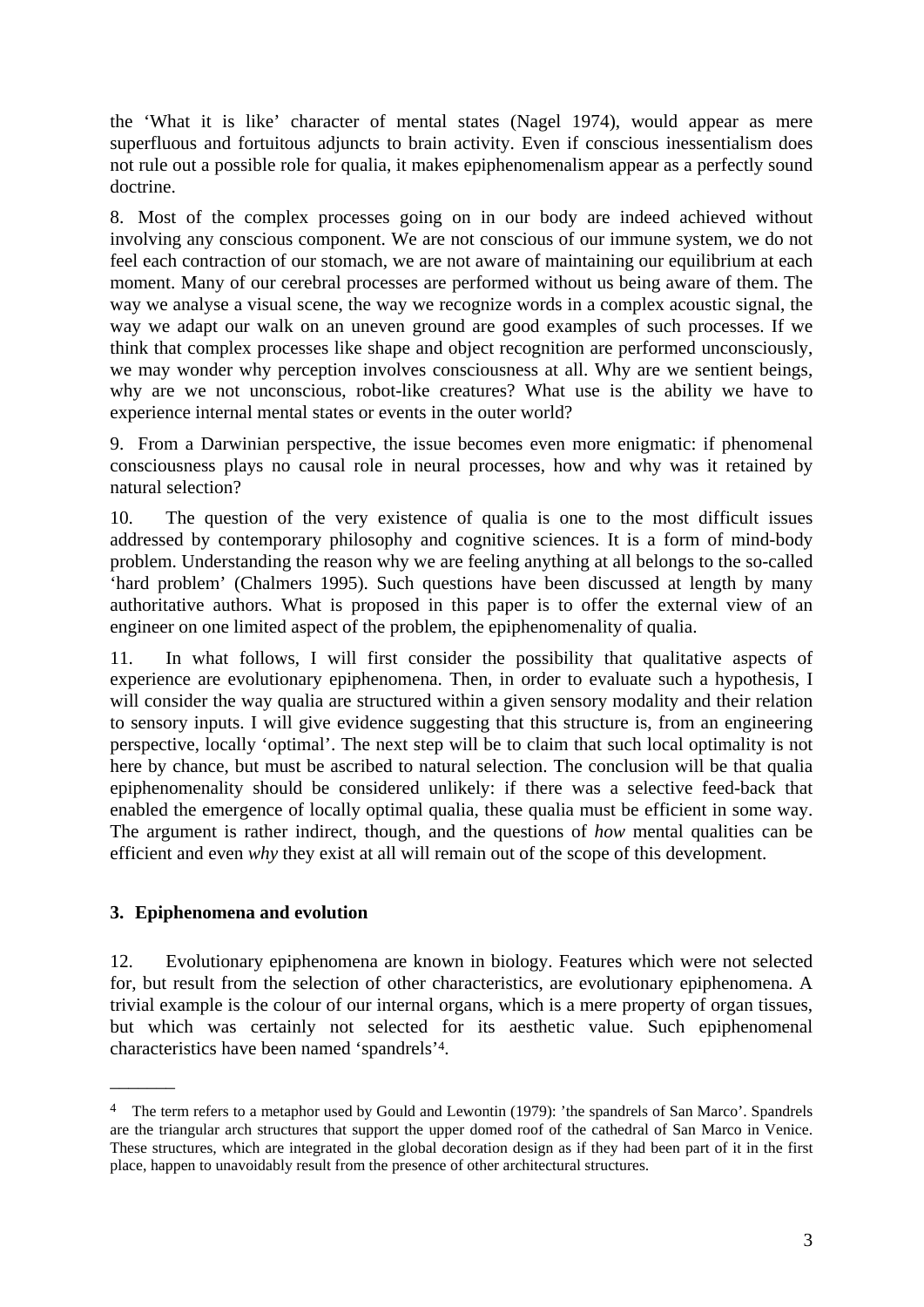13. Any organ or behavioural disposition that is recognized as the direct product of natural selection can be shown to be locally 'optimal'. For example, any minor change in eye architecture would result in a less efficient device for its typical owner. Such optimality is local. Major changes that would lead to better performance are not offered to natural selection. For instance, evolutionary biologists often mention the fact that the neural wiring of photosensitive cells would be better located behind the retina, as it is in mollusk eyes, rather than in front of it, as is the case in vertebrate eyes. But such a new design cannot be reached within a small mutational step, and intermediary mutants would have a very poor vision indeed. Gould and Lewontin rightfully denounce 'panglossism', the doctrine of Voltaire's character Pangloss for whom every feature of the world is optimal (Gould & Lewontin 1979). Global optimality is not a sound concept of biology. Natural selection can only achieve local optimality. The vertebrate eye is not the best possible organ for vision, but it is locally optimal, and this local optimality can be directly assessed.

14. A common misunderstanding about evolution is that it is a slow process. As a consequence of this supposed slowness, all biological forms would be on the way of their improvement, and none of them would, even locally, be optimal. The fallacy comes from the fact that the judgement is made at the wrong time-scale. The mechanisms of evolution that make it rapid (as illustrated by bacterial adaptation to antibiotics) have been better understood since they are reproduced by engineers in an optimisation method called Genetic Algorithms (Holland 1975; Dessalles 1996). Genetic recombination and selection give rise to what has been called intrinsic (or implicit) parallelism (Holland 1975). Evolutionary change in presence of selection pressure operates in parallel in the population and rapidly reaches equilibrium, characterised by a local optimum (Dessalles 1996). Subsequent changes may be slow: they suppose a transition from the current local optimum to another, giving rise to a series of punctuated equilibriums (Gould & Eldredge 1977). We must retain that any suboptimal biological set of features is rapidly improved until it reaches a local optimum.

15. Gould and Lewontin also denounce pan-selectionism, a doctrine claiming that all features of living beings have been selected as such. There are important exceptions: neutral characteristics and spandrels. For obvious reasons, neutral characteristics lack local optimality. Spandrels do have some local evolutionary necessity. For instance, the colour of our internal organs is, in some sense, locally necessary. Any change that would produce a new coloration would result from a change in the histological structure of organs. If, as we may suppose, this structure is the result of natural selection, such a modification will lead to sub-optimal organs. The local evolutionary necessity of a spandrel thus results from the local evolutionary necessity of other attributes, to which it owes its existence. In other words, the local evolutionary necessity of a spandrel is inherited from what *causes* it, whereas the local evolutionary necessity of a functional feature is due to its indirect *effects* on survival (or, ultimately, on gene propagation).

16. The crucial difference between spandrels and functional features is that the local evolutionary necessity of spandrels in only indirect. Since they do not have reliable effects on survival, their structure cannot show any optimality *per se*5. The green colour of bile is not

<sup>5</sup> To show how the local evolutionary optimality of a functional feature and a spandrel differ, consider a characteristic *E*, for instance the aerodynamic efficiency of the wing of a bird, as a function of several relevant parameters *ai* (*e.g.* the length of the wing, its curvature, *etc.*) An aerodynamicist could verify that actual birds show values  ${a_i}^*$  that maximize *E*:  $\partial E/\partial a_i(a_i^*, a_2^*, ...) = 0$ . Now, consider a spandrel *s* (*e.g.* the distance between the end of the wing and a red spot on the neck of the bird). We can write  $s = S(a_i, b)$  where the parameter *b*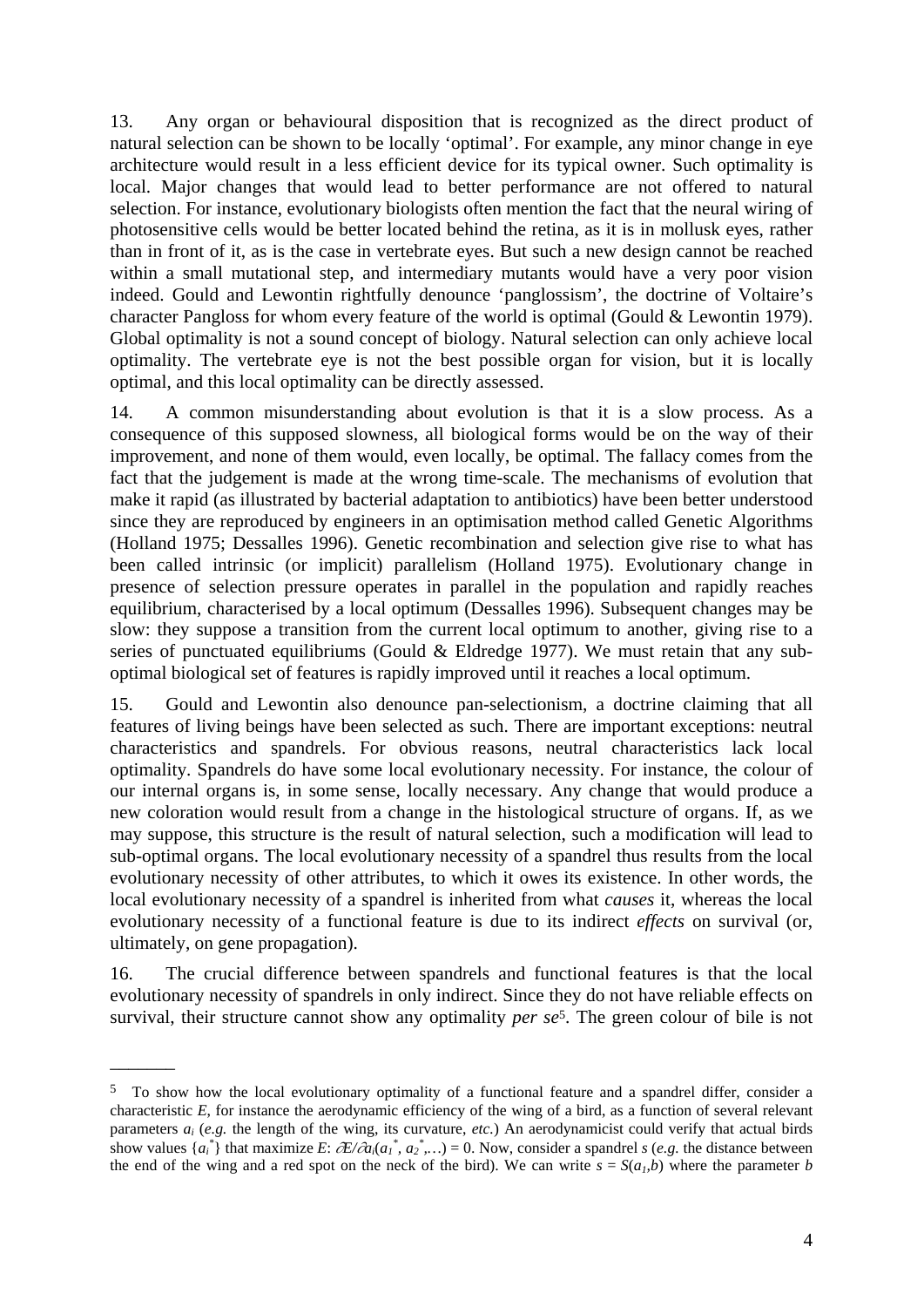locally necessary *per se*. We cannot account for it unless we consider the function of bile itself and the local optimality of its chemical composition.

17. Similarly, if we consider that consciousness is a mere epiphenomenal property accompanying some neural mechanisms, it must be an evolutionary spandrel, a fortuitous byproduct of brain phylogenetic evolution. As Jackson puts it:

"The point is that all we can extract from Darwin's theory is that we should expect any evolved characteristic to be *either* conducive to survival *or* a by-product of one that is so conducive. The epiphenomenalist holds that qualia fall into the latter category. They are a by-product of certain brain processes that are highly conducive to survival." (Jackson 1982)

18. As such, qualia should not show any feature that could be directly identified as optimal. I will now suggest that this is not the case, and that qualia do exhibit an optimal arrangement. As Nichols and Grantham put it, "the phenomenal consciousness system exhibits a level of anatomical complexity that plausibly requires an adaptation explanation" (Nichols & Grantham 2000).

#### **4. The structure of qualitative spaces**

<u>.</u>

19. For each sensory modality, there is a qualitative space: qualitative experiences are more or less similar, depending on input stimuli. As I will suggest, this fact is highly unexpected from an epiphenomenalist perspective. Consider for example colour perception. The organization of colour experience for a given subject is well represented in a threedimensional space (Munsell 1905; Clark 1993). This fact, in itself, is opaque to introspection6. It can be proved using psychological techniques. This finding is not deduced from physiological considerations, like the fact that we have three types of photosensitive cells in the retina7. The structure of qualitative colour space can be inferred from subjective judgments alone. From a set of similarity judgments made during controlled experiments, like 'this colour is closer to this one than to that one', a colour map can be deduced using techniques like multidimensional scaling8. Such experiments give results that are compatible with a three-dimensional colour space (Shepard 1962; Clark 1993). The distribution of colours in this space can be represented as a solid shape. Intensity is one axis of this solid. For a given intensity value, we get a disk-like 'slice' of the solid. Colours corresponding to this intensity value are distributed over the disk: gray near to the center and saturated colours at the periphery, arranged in the same order as in the rainbow.

determines the position of the spot. The value of *s* at equilibrium is constrained:  $s^* = S(a_1^*, b^*)$ , where  $b^*$  is determined by independent evolutionary constraints on *b*. In this sense, *s* has, indirectly, a local evolutionary necessity. However, *s*<sup>\*</sup> is not itself the solution of the aerodynamic problem. If the flight efficiency is rewritten as  $E_1(s, a_1, a_2, \ldots)$ , then no definite value  $s^*$  corresponding to the maximum of  $E_1$  can be determined, neither by the aerodynamicist not by natural selection. As *b* may vary across generations without altering flight efficiency, *s* may vary without affecting  $E_1$ . We thus have  $\partial E_1/\partial s = 0$  for any *s*. The spandrel *s* is not a reliable parameter of flight efficiency.

<sup>6</sup> When colour TV was introduced, people needed some explanation to believe that all the variety of colours could be generated using only three basic colour components.

<sup>&</sup>lt;sup>7</sup> There are actually four kinds of photosensitive cells, but the central part of retina contains mainly three types of cells, the so-called cones.

<sup>&</sup>lt;sup>8</sup> For instance, by applying multidimensional scaling on a table giving inter-city distances, one can reconstruct a map with the location of all towns. This map may be rotated or inverted, as if seen in a mirror.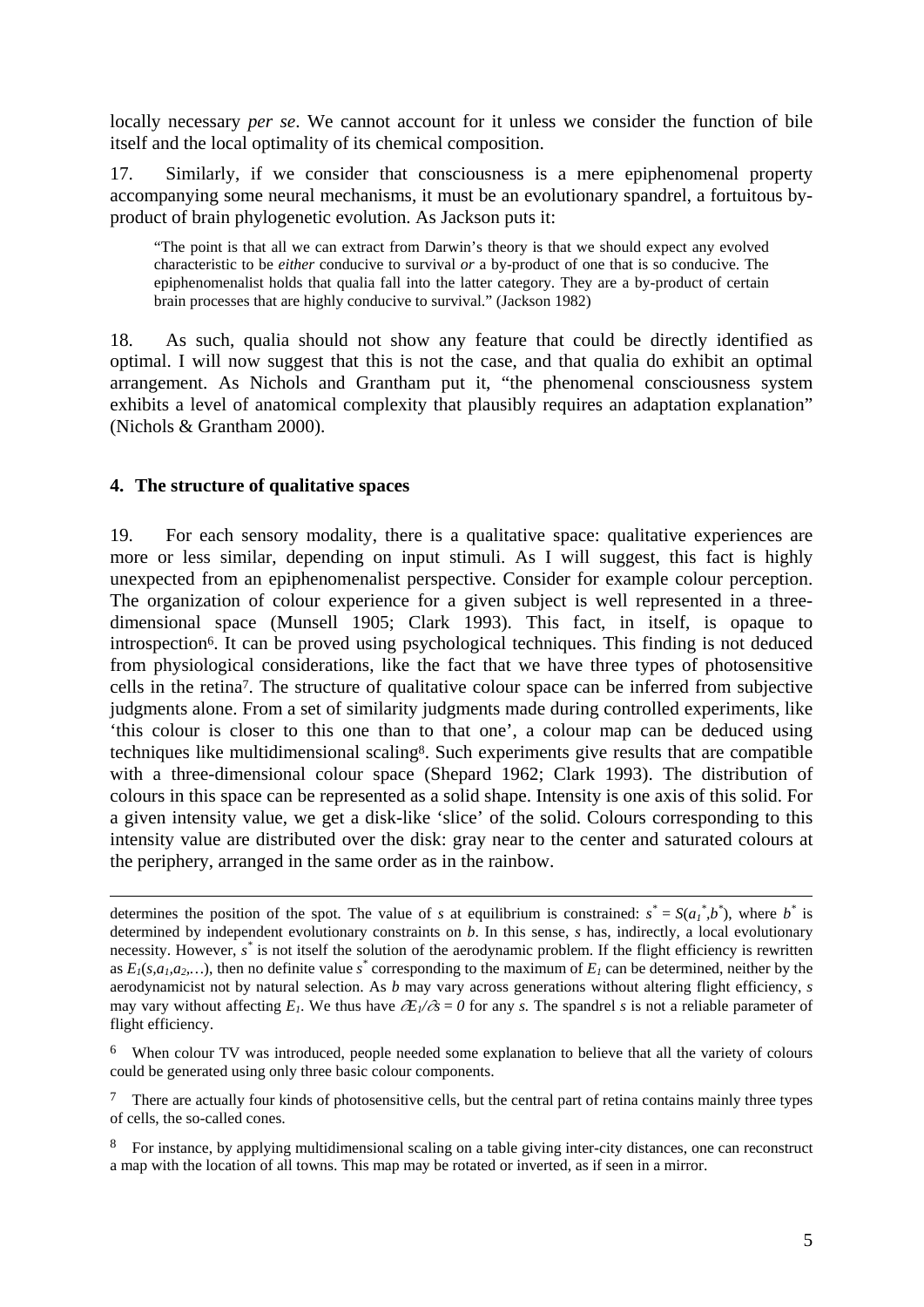20. There is more to be said about this colour space. In each disk-shaped slice, which corresponds to a given intensity value, the blue-yellow axis and the green-red axis constitute two roughly orthogonal diameters<sup>9</sup>. Moreover, not all colours are equivalent. For each subject, there seems to be four 'unique' colours, located in the green, yellow, blue and red areas. All other hues are experienced as mixtures of two neighbouring unique hues. There is, however, a significant variance among subjects about unique colours that leads some authors to question the scientific value of the concept (Saunders & van Brakel 1997).

21. The existence of a subjective space for colour perception, characterized by a 3Dstructure, is not an exception. Other modalities also give rise to qualitative spaces. Qualitative taste can be approximated by a tetrahedral space, with four basic tastes at the vertices (Clark 1993). Sound intensity and pitch are distributed along one-dimensional spaces, whereas judgements about timbre require four dimensions to be only approximated (Bonnet *et al.* 1989). In what follows, I suggest that this organization of qualia in definite spaces is not an anecdotal curiosity, but must result from a specific requirement.

#### **5. Why are there qualitative spaces ? An engineering hypothesis**

22. The existence of qualitative spaces, although their global structure is opaque to introspection, is not at odds with intuition. Colours, smells, sounds can be compared from one stimulus to the next. This statement is obvious, so obvious that we fail to notice that it could be otherwise. If qualia were genuine epiphenomena, it should be possible that they form no identifiable structure. It would even be possible that qualia in a given sensory modality cannot be compared. This would be a logical extension of what thought experiments about inverted spectra suggest. According to such 'experiments', qualitative experience may be distorted from one individual to the next without producing any behavioural difference:

"Though you and I have exactly the same functional organization, the sensation that you have when you look at red things is phenomenally the same as the sensation that I have when I look at green things. If this hypothesis is true, then there is a mental state of you that is functionally identical to a mental state of me, even though the two states are qualitatively or phenomenally different. So the functional characterizations of mental states fail to capture their 'qualitative' aspect" (N. Block. 1980)

23. What such experiments show is that there is no way to prove that, when looking at a cherry, a person A has the same qualitative experience as another person B. To go beyond the usual assumptions of such experiments, which merely postulate simple permutations or global inversions of qualia, why not suppose that colours experienced by A correspond to a complex permutation of B's subjective colours, or that A and B's experiences are radically different ? Such a discrepancy in personal experiences would remain unnoticed, since both A and B would use the word 'red' to qualify cherries. If we believe that qualia can be manipulated this way without any predictable consequence, however, then the very existence of finely structured qualitative spaces becomes a wonder. Conversely, if we consider the structure of qualitative spaces, as it can be deduced from psychological experiments, from an engineering perspective, we must conclude that most qualia permutations, during thought experiments, are

<sup>&</sup>lt;sup>9</sup> It should be stressed that the colour space of a given subject is only approximately structured this way. What we call 'disk' here refers to an approximately round shape. Some colour-blind individuals lack one or two dimensions in their perception of colour.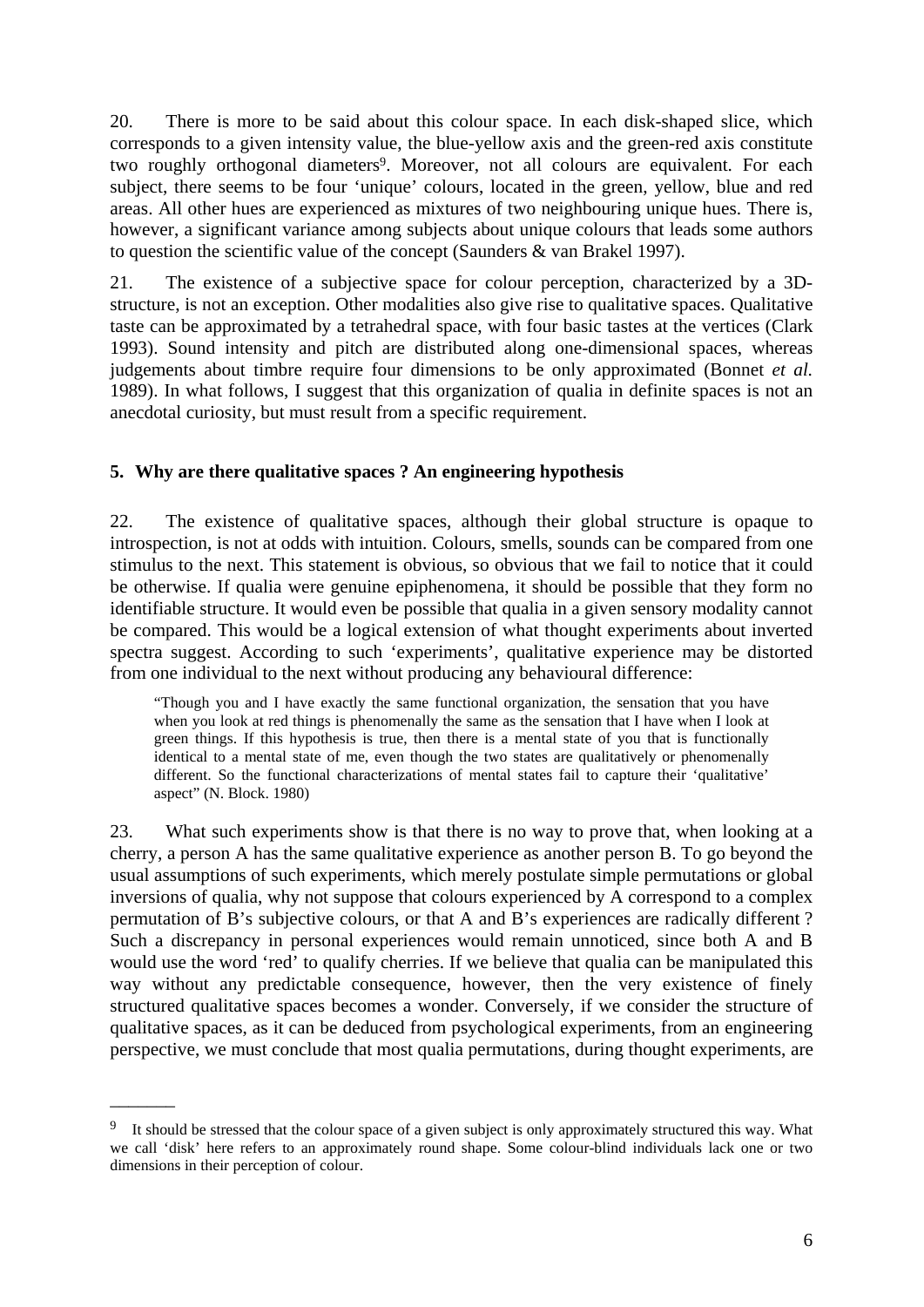not admissible. Moreover, the structure of qualitative spaces makes sense if these spaces are part of a definite functional design. Several observations will lead us to these conclusions.

#### *5.1 Continuous projection*

24. The most obvious feature of qualitative spaces is that the stimulus-quale projection is continuous. Two close visible wavelengths will be experienced as similar hues. In our perception of the rainbow10, there is a smooth transition between colours. We could think of another picture: the rainbow, which results from a continuously varying physical parameter, could be experienced as kind of jumble: similar colours would occur at different locations ; neighbouring colours would be experienced as strongly dissimilar ; there would be no order consistent with the topology of our qualitative space. In our actual experience of rainbows, though, yellow and red are separated by all distinguishable orange hues, the space between blue and green is like greenish blue and bluish green. By independent means, for instance technical devices, we are able to determine a stimulus space structure and to control the stimulus presented to subjects. When the stimulus is modified in a continuous way, as in the rainbow, subjects' experiences vary continuously.

25. This observation is a genuine psychological result. Qualitative spaces, in each modality, are structured in a definite way, as shown in great detail by Clark. Stimulus spaces also have their own structure. The fact that both structures correspond through a continuous relation is not a trivial phenomenon. In some cases perception, *e.g.* phonological perception, is consciously experienced as discontinuous (Harnad 1987), but the amplitude of  $discontinuities$  remains small<sup>11</sup>.

26. The same seems to hold for all sensory modalities, even if it is not equally easy to demonstrate. We expect that molecules with similar chemical structures are likely to project onto neighbour points of taste qualitative space, as anyone can experience with various sugars (monosaccharides and disaccharides) or various types of salt. Continuous projections between stimuli and subjective experience are more apparent for sound intensity, sound pitch, warmth or pressure exerted on skin. For instance, sound intensity subjective perception can be approximated by a continuous function of acoustic pressure (Bonnet *et al.* 1989). The existence of continuous stimulus-quale projections is a first fact that restricts what subjective experience can be like.

## *5.2 Directionality*

 $\overline{\phantom{a}}$ 

27. The stimulus-quale projection has another important property: it may be directional. This means that for some situations like the rainbow, qualia are not duplicated and appear to be totally ordered: we do not experience a U-turn when the stimulus increases. In other terms, the stimulus-quale projection is monotonic<sup>12</sup>. When we look at a rainbow, the colours seem

<sup>&</sup>lt;sup>10</sup> Actual rainbows offer less than seven discernible hues. We use the term rainbow to refer to a complete set of monochromatic stimuli at a given intensity.

<sup>&</sup>lt;sup>11</sup> If *p* represents the stimulus-quale projection, then *p* can be considered continuous. In the relaxed version, *p* must be such as  $|p(s+h) - p(s)| < C$  for any stimulus *s*. The constant *C* measures the degree of continuity, and *h* measures the granularity at which qualia are considered

<sup>12</sup> For some one-dimensional stimulus sets (*e.g.* pure wavelengths at a given intensity), corresponding experiences are structured as an ordered, one-dimensional space as well. Moreover, for any two non-equal stimuli  $s_0$  and  $s_1$ , the sign of  $(p(s_1) - p(s_0))/(s_1 - s_0)$  does not change. If the stimulus-quale projection *p* can be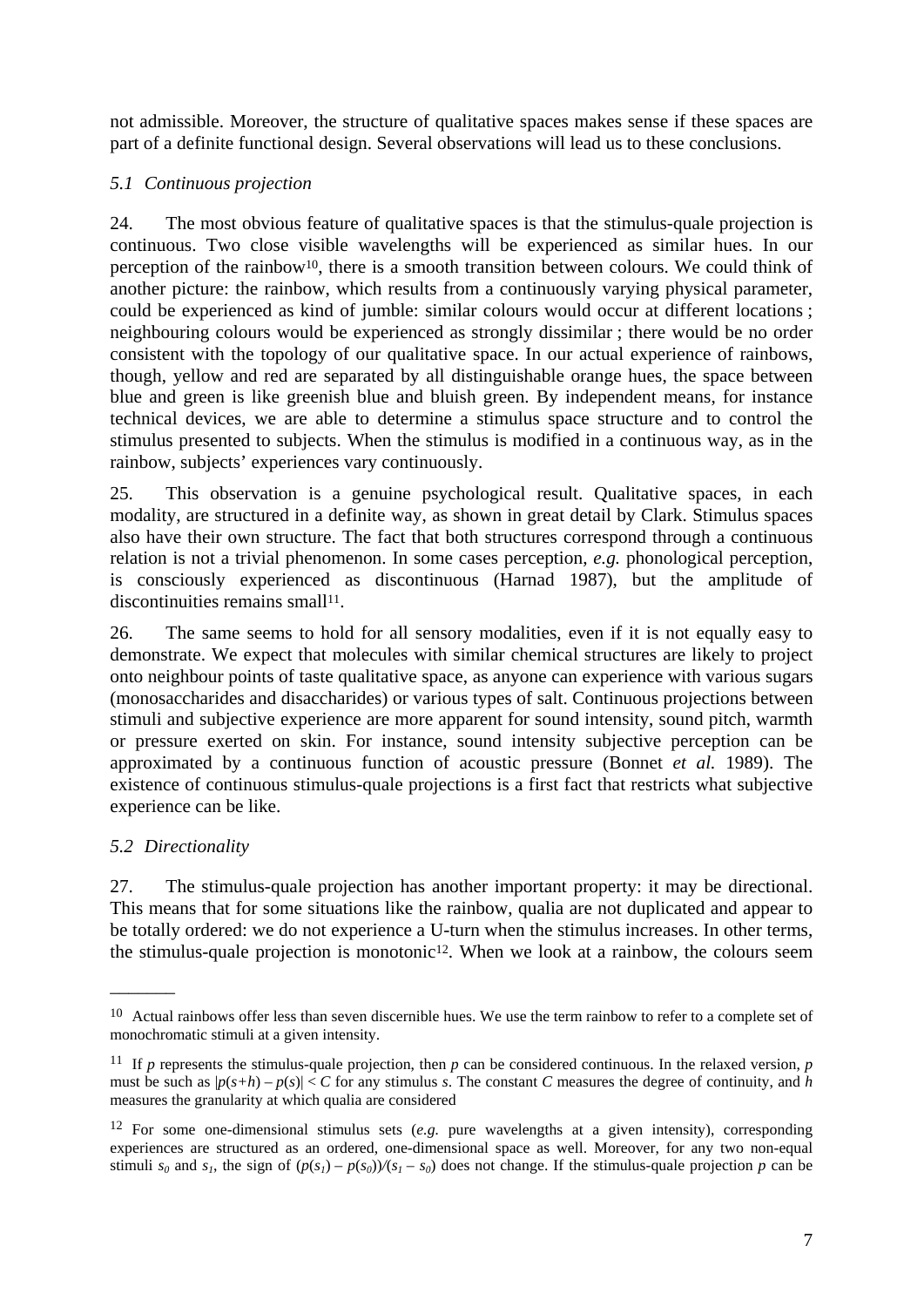well ordered and are not repeated. When the wavelength increases, we do not experience yellow twice. The same seems to hold for other modalities. Increased pressure or increased heat transfer on our skin generate new experiences<sup>13</sup>.

### *5.3 Regularity*

28. The projection of stimulus space on qualitative space in a given sensory modality may have another important property. When we look at a rainbow, we experience several colours and a smooth transition between them. Moreover, these colours are gracefully distributed along the spectrum. This, also, is an unexpected phenomenon. We could easily imagine that one colour, some pure red for instance, occupies 90% of the visible spectrum, while all other hues are concentrated on a 10% of the available wavelength range. Colours seem, instead, to share the subjective colour spectrum in such a way that they are, more or less, evenly spread out over  $it^{14}$ .

#### *5.4 Dynamic range*

<u>.</u>

29. Qualitative spaces offer a variety of vivid and rich experiences. Though it may be difficult to quantify precisely, the dynamic range can be defined intrinsically as the ratio between the greatest difference in the qualitative space and the smallest discernible difference between two qualia. In the case of colour space, we may try to estimate the dynamic range by counting the maximum number of discernible hues between two colours. Some 150 colours can be discerned in monochromatic waves; other dimensions of colour offer smaller dynamic range: one can distinguish some 25 saturation levels in the blue, and some 30 intensity levels between black an white (Sève 1996). Different qualitative spaces may differ significantly in their dynamic range. Sound intensity, for example, is perceived on a subjective scale with a dynamic range of 2000, while pitch is experienced with a maximum dynamic range of 3000 (Bonnet *et al.* 1989). Notice that contrary to colour spaces, these ranges are quite far from uniform, loud sounds or high tones being much less distinguishable. Our point is that all qualitative spaces possess a significant dynamic range.

30. These four properties: continuity, directionality, regularity and dynamic range are not, as I will suggest now, fortuitous features. In order to clarify this point, we must make a small digression.

considered as derivable, then directionality is captured by the condition that *p*'(*s*) does not change sign, where *s* stands for the current value of the stimulus.

<sup>&</sup>lt;sup>13</sup> Directionality does not prevent the qualitative space to loop on itself. The last colour of the rainbow is close to the first one; some individuals have a brief experience of very high water as if it were cold (before pain is felt). For such situations, we may consider the relevant qualitative space as periodic, *i.e.* for any quale  $q$ ,  $q+A =$ *q*, where *A* stands for the total range of the relevant qualia, and consider directionality as a local requirement, namely that  $(p(s+h) - p(s))/h$  does not change sign for some granularity *h*.

<sup>&</sup>lt;sup>14</sup> The requirement that qualia are evenly distributed over a given stimulus range can be captured, in the case of a one-dimension stimulus space, by a condition on the first derivative of the stimulus-quale projection:  $|p'(s)| <$ *K*, where the constant *K* measures the regularity of the distribution. This condition prevents experience to change too rapidly when stimuli changes are small. If *p* cannot be considered as derivable, the condition must be replaced by  $|(p(s+h) - p(s))/h| \le K$ , where *h* is the granularity at which qualia are considered.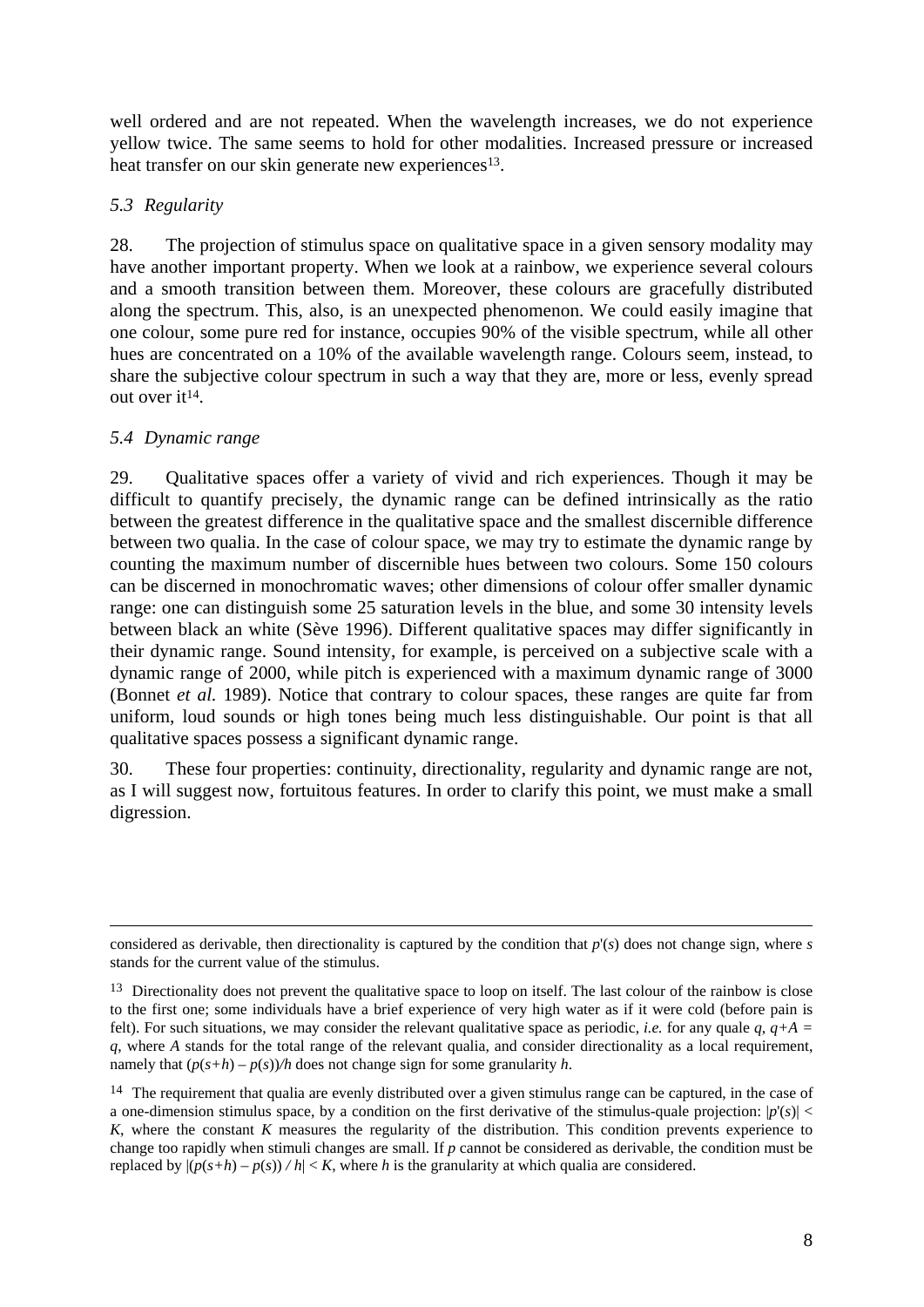#### *5.5 Evidence from communication theory*

 $\overline{\phantom{a}}$ 

31. Communication theory considers optimal projections. In digital communications, each elementary event is the transmission of a symbol taken from an alphabet. This alphabet may be as small as {0,1}, but it may also contain a significant number of possible symbols (more than 1000 for a typical telephonic modem). Symbols are abstract mathematical objects, but when it comes to actual transmission, they must be converted into physical signals. Let us assume that such signals belong to a two-dimensional space: the receiver will for instance measure two tensions  $v_1$  and  $v_2$  on two independent wires<sup>15</sup>. If we want to transmit with a twosymbol alphabet (like the Morse code or any binary code), then the corresponding signals should be chosen on two opposite corners of the available space: for instance a null signal for 0, a maximal value on both wires for 1. If we want to transmit messages based on a foursymbol alphabet, then the signals corresponding to the symbols should be placed on the four corners of the available signal space. If the number of symbols is large, the corresponding signals will be located at the vertices of a hexagonal lattice, each signal being surrounded by six neighbours (figure 1).



*Figure 1: Examples of optimal arrangements of signals in the available signal space.* 

32. Why are such solutions optimal? The main problem in telecommunication is noise. Received signals are not identical to emitted signals. The problem is to avoid errors when recovering the abstract message from its physical realization. If signals representing symbols are maximally separated from each other, then the effect of noise on error rate is minimal. Hence the hexagonal pattern when many points have to be optimally spread out on a 2Dspace. I will suggest that the structure of qualitative spaces is constrained by a similar requirement.

33. Qualitative spaces possess an intrinsic topology, however. They do not consist in a set of non-related points. This may also be the case in digital communication, when there is a topology in the set of symbols, *i.e.* when symbols are more or less similar to each other. The consequence of errors may be significantly different, depending on whether the erroneous symbol is close to the correct one or far from it. If we consider the coding of music, for instance, a small shift in the signal space should not lead to distant values of the acoustic signal. If this constraint is respected, most actual errors will remain unnoticed. This has a consequence on the choice of the symbol distribution over the available signal space. An obvious solution is to place signals associated to neighboring symbols close to each other. As a consequence, the projection from signals to symbols is continuous. This is also a property found in the case of qualitative spaces.

<sup>&</sup>lt;sup>15</sup> A more sensible example would be two parameters of a modulated carrier wave, as in quadratic amplitude modulation.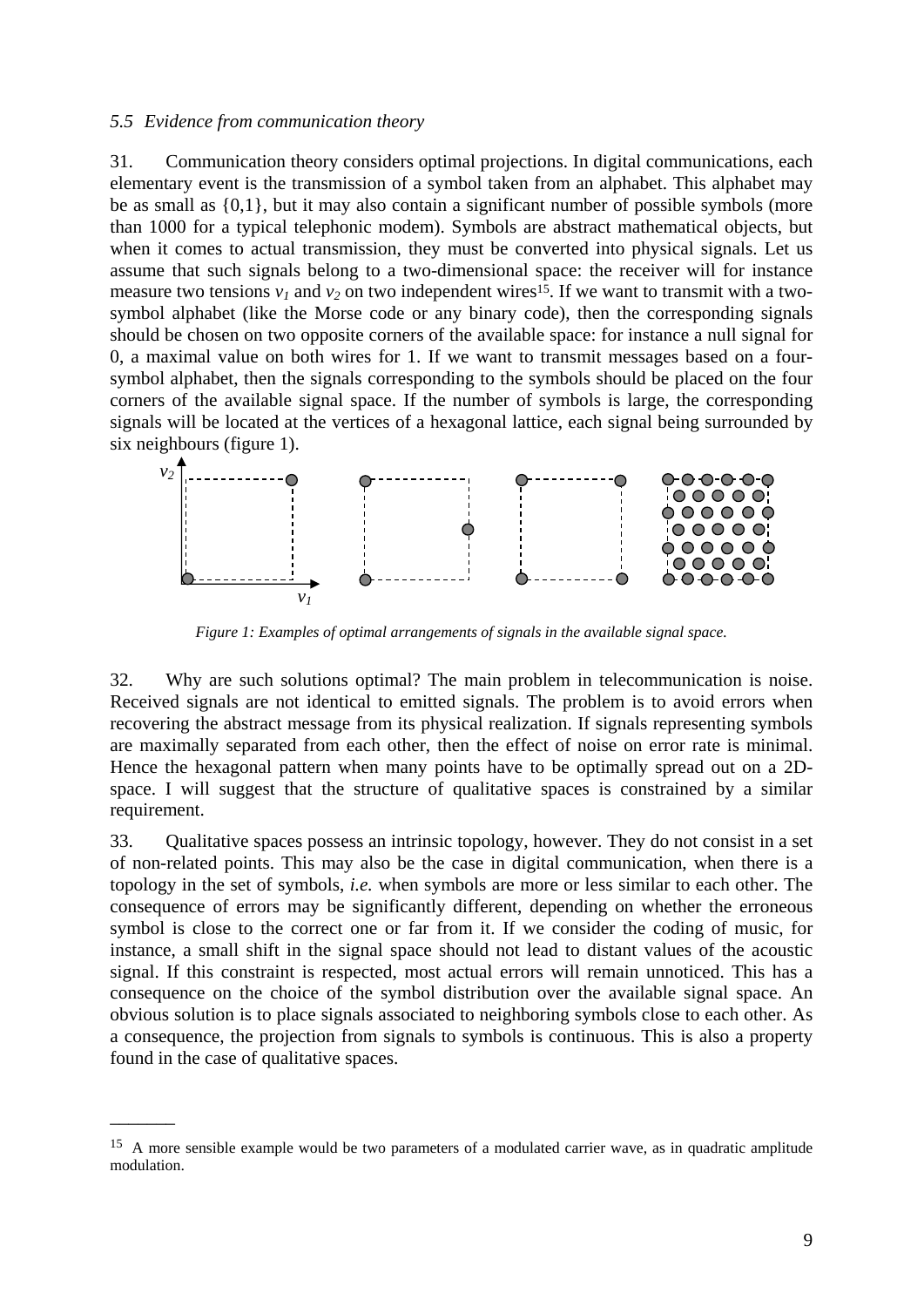34. In order to make the analogy with the structure of qualitative spaces more concrete, imagine we have to design a technical device to detect visible wavelengths, using a given number of sensors  $\{S_1, S_2, ..., S_n\}$  connected to a set of light-emitting diodes  $\{d_1, d_2, ..., d_n\}$ . Let us assume that this latter set has an intrinsic topology:  $d_8$  is closer to  $d_7$  and  $d_9$  than it is to  $d_1$ or *d10*. For instance, *Si* may control the switching of the *i*th element of a row of light-emitting diodes (figure 2a). The best choice, when it comes to tuning the detecting elements  $S_i$ , is to divide the spectrum into *n* equivalent parts and have each *di* responding to the *i*th part of the spectrum. The solution results from a single requirement: *keep the average effect of errors as small as possible*. This requirement leads to four constraints: (1) continuous (topology preserving) projection; (2) connex receptor fields; (3) regular distribution; and (4) significant dynamic range. Thanks to (1), the topology of the diode row can be used to keep errors harmless. When, because of a small error,  $d_7$  goes on instead of  $d_8$ , the consequences may be almost ignored, considering that  $d_7$  and  $d_8$  are neighbours. If the projection were discontinuous (figure 2b), there would be no way to distinguish between small and large errors. Since the former are by far more frequent, a continuous projection, by reducing their effect, is much preferable<sup>16</sup>. The role of (2) is, very basically, to avoid indeterminacy. If  $d_4$ can be triggered by two non-neighbour sensors (figure 2c), the performance of the system is affected by a fixed error rate. The main effect of (3) is to lower error probability. If *S7* responded to a major part of the spectral range while other detecting elements were crammed on the remaining part (figure 2d), then it becomes much more likely that noise affecting one of the crowded sensors will cause an error. The effect is rather dramatic: starting from an error probability of  $10^{-3}$  when sensors are regularly spaced, we get an error probability as high as 0.38 when all but one of the sensors share 10% of the available range<sup>17</sup>. The effect of (4) is to lower the effect of quantification (figure 2e). A finite number of sensors on a continuum introduce a quantification noise, due to the imprecision of readings on the diodes. If the dynamic range is divided by *2*, the quantification noise is multiplied by *4* or, equivalently, is increased by 12  $dB^{18}$ . Notice that the effect of (3) is also to avoid the unnecessary quantification noise due to the imprecision of  $S_7$  (figure 2d).



<sup>&</sup>lt;sup>16</sup> For *n* sensors, the error amplitude average, for a small noise, is multiplied by  $n/3$  when we go from a continuous projection to a random one.

<sup>&</sup>lt;sup>17</sup> In presence of a gaussian noise, the error probability is approximated by  $2O(A/(n\sigma))$ , where *A* is the amplitude equally shared among sensors,  $\sigma$  is the noise standard deviation, and  $Q(\alpha)$  is a rapidly decreasing function representing the probability for a gaussian variable to be higher than  $\alpha$ .

<sup>&</sup>lt;sup>18</sup> The amplitude of the quantification noise, for uniformly distributed signals, amounts to  $A^2/(4D^2)$ , where *A* is the signal range and *D* is the dynamic range.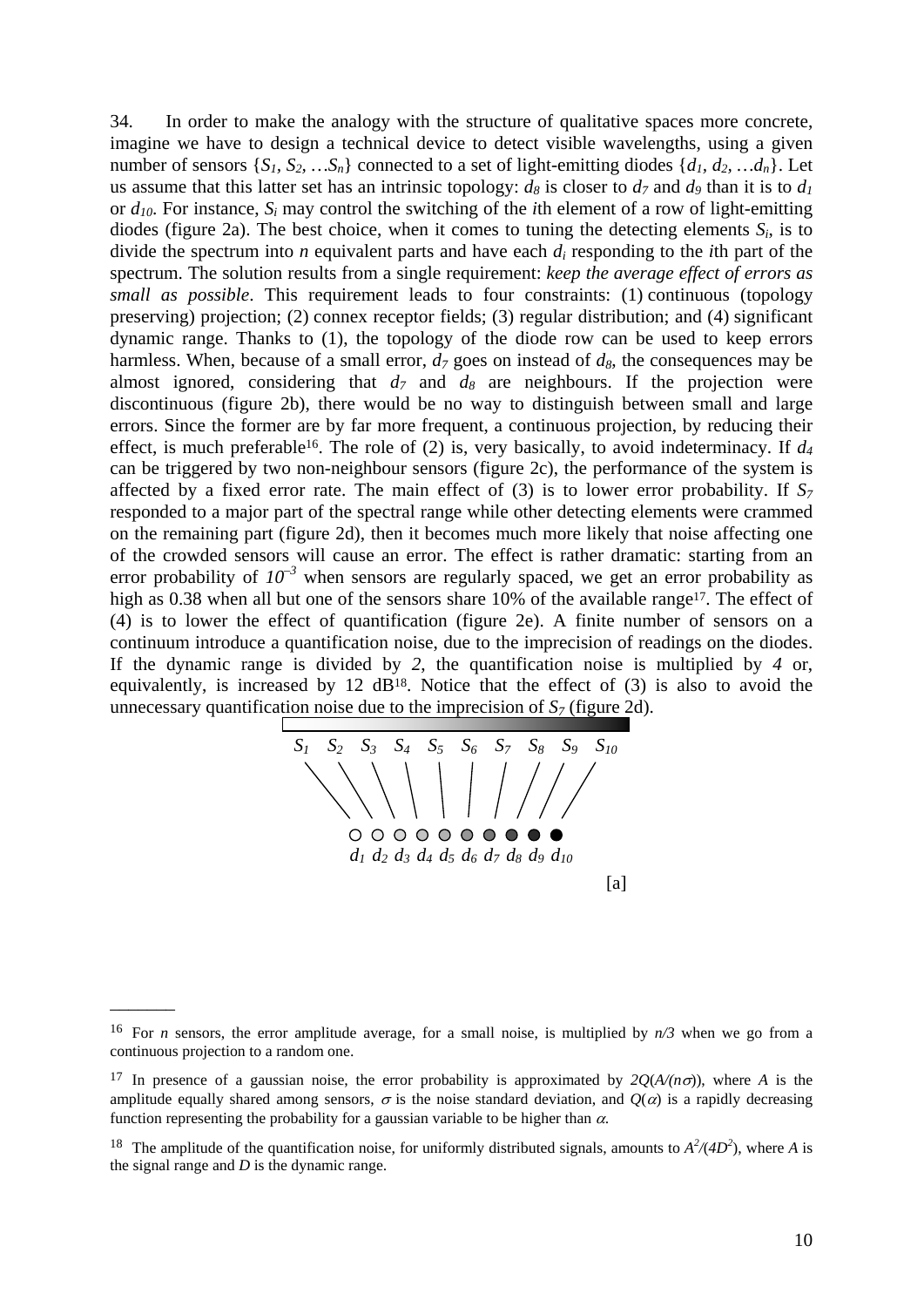

*Figure 2: Illustration of* [*a*] *a continuous (topology preserving) and regular projection,* [*b*] *a discontinuous projection,* [*c*] *a continuous, though non connex projection,* [*d*] *an irregular projection and* [*e*] *a low dynamic range projection from a set of sensors*  $S_i$  *to a display consisting of a row of light-emitting diodes*  $d_i$ .

35. Our analogy allows us to understand the role of the four properties of the stimulusquale projection emphasized above: continuity, directionality, regularity and dynamic range. All four properties make perfect sense if they are involved in a discrimination process. The role of continuity (*e.g.* the fact that colours follow each other quite smoothly on the rainbow) is to limit the effect of errors; the effect of directionality, in one dimension (*e.g.* the fact that colours occur only once on the rainbow), is to ensure the connexity of the projection (the fact that two disconnected stimulus ranges do not project on the same quale, introducing a systematic error source). The role of regularity (*e.g.* the fact that no single colour occupies 90% of the rainbow) is to minimise error probability and quantification noise. High dynamic range (*e.g.* the number of discernible colours in the rainbow) keeps the quantification noise low.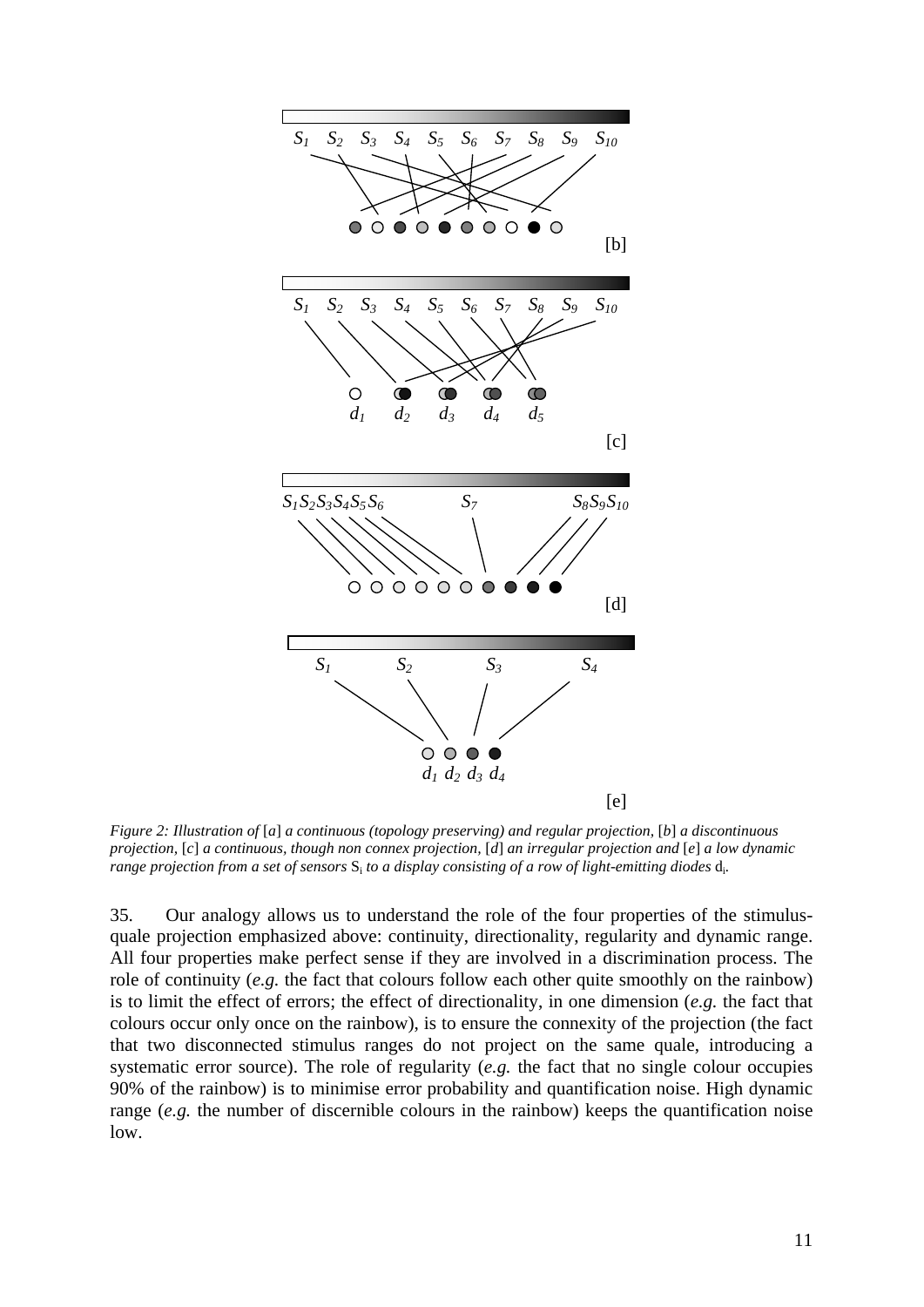36. In the context of communication theory, such properties unavoidably suggest that *qualia are involved in a discrimination process*. Before drawing some consequences of this observation, we must make two remarks. First, we should not always expect strictly equal shares from the regularity of the stimulus-quale projection. If some parts of the stimulus space are more relevant than others, we expect more efficient discrimination in these zones to be correlated with a higher density of qualia<sup>19</sup>. If we follow the engineering guideline, what is important is that the practical consequences of errors are kept low. The correlation between stimulus relevance and quale variation should be, in principle, empirically testable.

37. The second remark concerns the inevitable distortion introduced in the stimulus-quale projection. The light spectrum emitted by a punctual source belongs to a space of infinite dimension. Our perception projects it onto a three-dimensional colour space. Such a projection cannot be made without distortion. Hence the fact, called metamerism, that many different stimuli are experienced identically. For instance, a superposition of two wavelengths corresponding to red and green will be experienced as an orange hue, as would be a single, intermediary wavelength. What we called a regular distribution of detecting fields can be represented as an optimal 'folding' of the target space when projected back into the stimulus space, sometimes called 'snake in the box' by theoreticians of error correcting codes.

#### **6. Constraints on the inverted spectrum experiment**

38. The fact that qualitative spaces may be triggered through a continuous, directional and regular projection, explain why their manipulation during inverted spectrum thought experiments is so delicate, sometimes believed to be practically impossible (Shoemaker 1975, Clark 1996a, Palmer 1999). It is indeed difficult to depict a scenario where experiences of red and green are inverted but all structural properties between colour experiences remain identical. For instance, you can't simply change a single quale. Suppose two persons A and B have the same colour experience, except for one quale, triggered when seeing a ripe cherry. Suppose that  $red_A \neq red_B$ , while  $C_A = C_B$  for any other colour name *C* (colour names associated with suffixes stand for qualia). Then the stimulus-quale projection cannot be continuous for both subjects, and at least one of them should notice it. For instance, when a single wavelength stimulus goes from, say, 625 nm to 675 nm (orange to red), one of the subjects will experience an abrupt transition that normal subjects do not experience. This effect of quale inversion limits the scope of the claim that qualia of different subjects may be changed at will in thought experiments with no observable consequence.

$$
T(s) = \int_{s_0}^{s} R(u) du
$$

 $\overline{\phantom{a}}$ 

The projection *p* is expected to be regular on the distorted stimulus *t*:

$$
\left|\frac{dp}{dt}\right| = \left|\frac{dp}{ds} \times \frac{ds}{dt}\right| < K
$$

<sup>&</sup>lt;sup>19</sup> Suppose that a relevance pattern is available, *i.e.* the relevance (between  $\theta$  and  $I$ ) of each stimulus zone is given by  $R(s)$ .  $R$  can be seen as a distortion of the stimulus space:  $dt = R(s) ds$ . The new stimulus *t* varies more rapidly in relevant zones, when  $R(s)$  is high. We have  $t = T(s)$ , where T is the cumulated relevance:

We get the new constraint:  $|p'(s)| < KR(s)$  for each  $s = T<sup>1</sup>(t)$ , which limits the variation of qualia  $q = p(s)$ according to stimulus relevance (the lower the local relevance, the lower the quale variation).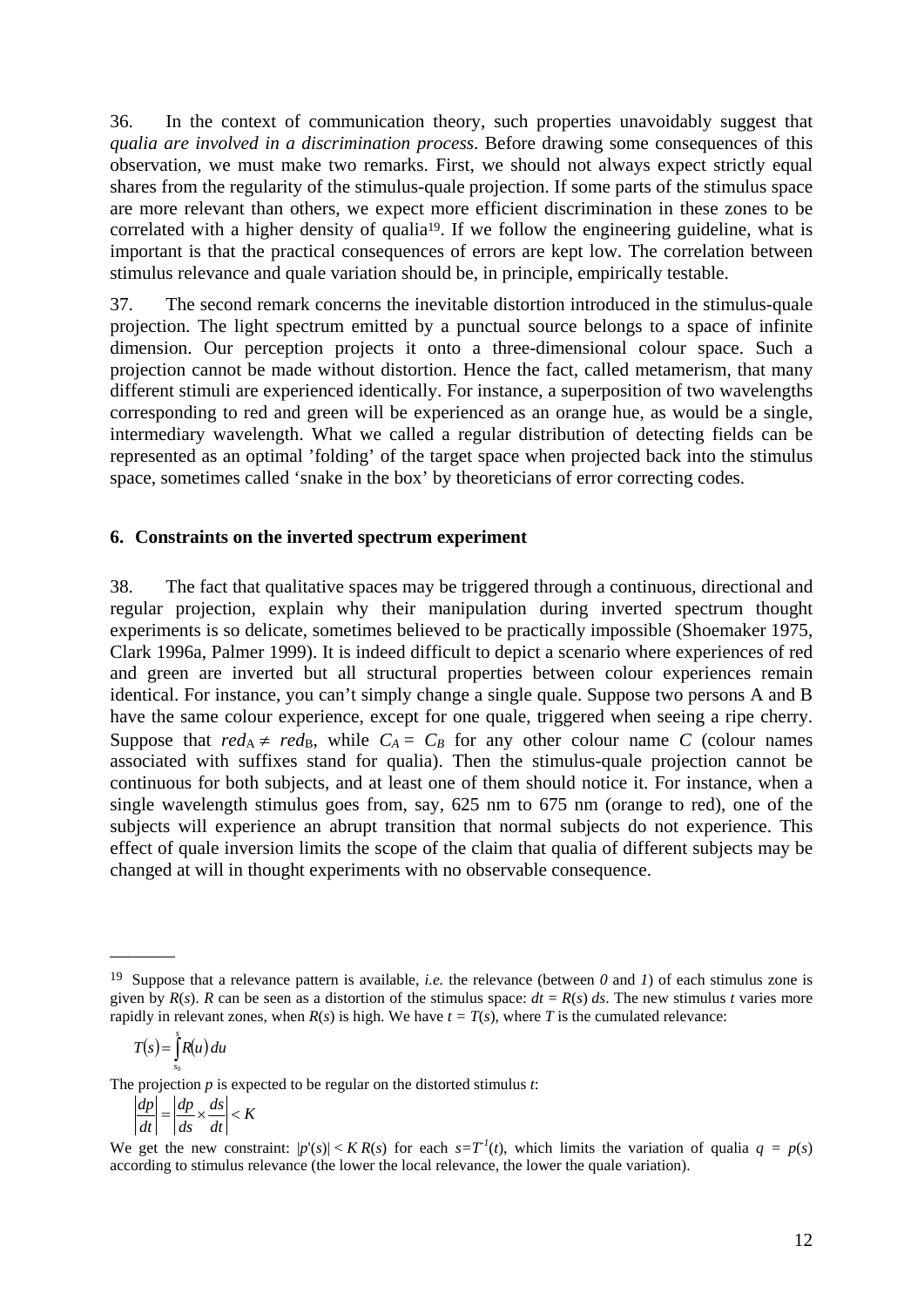39. We should not yet conclude that all human beings must have identical qualitative experiences when presented with the same stimuli. There are indeed several ways to save part of the inverted spectrum claim. We could imagine that while A and B share part of their colour experience, *red*<sub>B</sub> is a quale unknown to A, and that all intermediary colours, for instance between *yellow*<sub>B</sub> and  $red_B$ , are also completely different from what A has ever experienced. I do not see how such a claim can be refuted. However, it requires half of the qualitative space to be transformed into a brand new qualitative dimension. There is little ground to suppose that two roughly similar brains could generate completely different sets of qualia with similar structural properties.

40. A more plausible claim would be that A and B may have globally identical qualia sets, but that the stimulus-quale projection, though continuous for both subjects, is nevertheless different. We must keep in mind that the two projections must respect continuity, directionality and regularity requirements, which can be experimentally checked and verified for each subject. As a consequence, the hypothesised mapping from A's qualitative space to B's cannot be a jumble. It must be continuous<sup>20</sup>, directional<sup>21</sup> and regular<sup>22</sup>. If we deal with the same set of qualia for A and B, only approximations of global shifts or global inversions are admissible. This constitutes already a significant constraint on colour spectrum manipulation<sup>23</sup>.

41. The preceding discussion does not rule out the theoretical possibility of spectrum discrepancies between two human beings. However, it highlights the importance of the continuous and evenly distributed stimulus-quale projection. Because of it, no change of the spectrum can be envisaged except global shifts or global inversions. The fact that actual qualia offer resistance to manipulation during thought experiments indicates that they are not as fortuitous as would be expected from epiphenomena. Qualitative spaces are organised

$$
M(q_1) - M(q_0) = \int_{q_0}^{q_1} M(q) \, dq = \int_{s_0}^{s_1} M^{\prime} \, op_A(s) \, p_A \, ds = \int_{s_0}^{s_1} p_B(s) \, ds = p_B(s_1) - p_B(s_0)
$$

<sup>&</sup>lt;sup>20</sup> Technically, if we note  $p_A$  the projection from the stimulus space on A's qualitative space, and *M* the hypothesised mapping between A's and B's qualitative spaces, then  $p_B = M \circ p_A$ . Since  $p_A$  and  $p_B$  are continuous, *M* must be continuous too, at least on all qualia in A's qualitative space reached by *pA*.

<sup>&</sup>lt;sup>21</sup> Using the notations of preceding notes, the directionality of *M* results from the directionality of  $p_A$  and  $p_B$ . Let's consider two qualia  $q_0$  and  $q_1$  in A's qualitative space. We suppose  $q_0 < q_1$ . The corresponding qualia in B's qualitative space are consistently ordered (for the sake of simplicity, we ignore the case of periodic qualitative space and consider that both projections are derivable):

Here,  $s_0$  and  $s_1$  are some stimuli that trigger experiences  $q_0$  and  $q_1$  respectively for A. Thanks to the directionality of  $p_A$ , the sign of  $(s_I - s_0)$  is the same as the (constant) sign of  $p_A$ . If  $p_B$ ' is positive, then  $(p_B(s_I) - p_B(s_0))$  has the sign of  $(s<sub>1</sub> - s<sub>0</sub>)$ , the opposite otherwise. We thus see that *M* is directional, and that its directionality equals the sign of  $p_A$ <sup> $\cdot$ </sup> $p_B$ <sup>'</sup>.

<sup>&</sup>lt;sup>22</sup> We can check the regularity of *M* by computing *M*' on any quale  $q = p_A(s)$  experienced by A when exposed to stimulus *s*. Since  $p_B = M \circ p_A$ , we have  $p'_B(s) = M' \circ p_A(s) p'_A(s)$ . This relation puts a constraint on *M'*:  $|M'op_A(s)| \times |p'_A(s)| < K_B$ 

where  $K_B$  measures the regularity of  $p_B$ . The only possibility for M' to reach high values is when  $p'_A(s)$  is small or zero. At such locations, B would experience (rapid) qualitative change, while A would notice little change or no change at all. This discrepancy would contradict the basic assumption of the thought experiment that A and B would fail to communicate any difference in their experience. As a consequence, we must conclude that the mapping *M* between A's and B's qualitative spaces must be regular.

<sup>&</sup>lt;sup>23</sup> Some further constraints come from the existence of four 'unique' colours for every subject. Any shift or inversion of the spectrum must globally preserve the set of unique colours.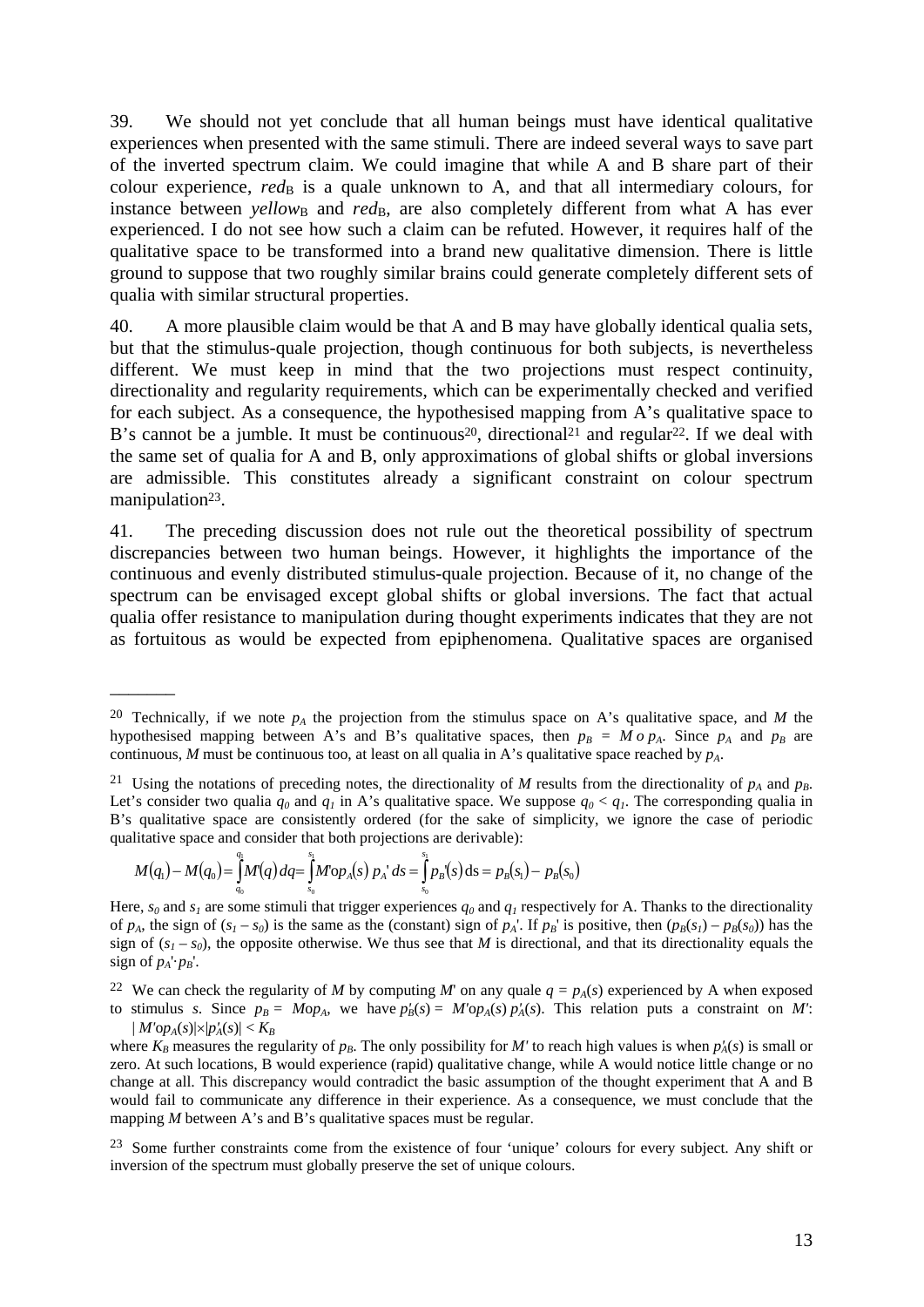entities, and their structure shows characteristics which appear optimally designed for discrimination. Now we may try to relate this observation to the fact that qualia played a role in our evolutionary past.

## **7. Qualia and evolution: an analogy**

 $\overline{\phantom{a}}$ 

42. Phenomenal consciousness is a biological characteristic of our species, and possibly of many others24. From the preceding development, we conclude that qualitative spaces possess certain optimal properties. Is it sufficient to conclude that qualia play a causal role in cognition? It can still be argued that qualia, though optimally organized, are a mere accessory feature accompanying neural processes, that they are an effect without being the cause of anything. I propose here an indirect argument in support of the opposite option. In order to do so, I will use an analogy.

43. When ethologists study bird songs or calls, they are able to describe certain features as locally optimal. For instance, the acoustic spectrums of some song show features like large bandwidth and frequency modulation that seem correlated with an easy location of the singing animal and species-specific recognition (Hauser 1996; Naguib & Wiley 2001; Mathevon & Aubin 2001). Songs performing similar functions in different species tend to show the same type of characteristics. For instance, the maximum frequency of the song and intervals between notes are correlated with habitat density across species (van Buskirk 1997). From the ethologist's point of view, such acoustic characteristics are well designed for their observed function. They are not here by chance. Their local optimality only makes sense if they were produced by natural selection, since natural selection is regarded as the only source of locally optimal design in biology25 (Nichols & Grantham 2000).

44. If we consider now the bird pharynx (syrinx) from a physiologist's perspective, it may be possible to show that some of its characteristics are locally optimal to emit a specific song. For instance, the complex syrinx of passerines, especially oscines, can be correlated in some detail with the complexity of their song. However, if we ignore the song, those characteristics of the syrinx will remain incomprehensible. The local optimality of the syrinx structure can only be explained by the optimality of the song's acoustic properties.

45. Ancestors of song birds were selected for their ability to sing. Should we consider that singing itself was selected, or rather that the syrinx was selected in order to allow territory signalling? Perhaps we should look at the neural circuits involved in singing and say they were also selected for territorial signalling purposes. And what did selection retain after all, if not the genetic changes that make the difference between song birds and their non-singing ancestors? From genes to neural circuits, syrinx and song, there is a long chain of embryological and functional events. Each of these events is explained by its role in allowing the song. When ethologists study those birds, they do not exclude the song, they do not consider that the sole syrinx was shaped by evolution to perform territory signalling.

<sup>&</sup>lt;sup>24</sup> This does not preclude the philosophical possibility that artificial devices could have conscious experience.

<sup>&</sup>lt;sup>25</sup> This argument is taken as granted by most evolutionary biologists. As Pinker and Bloom say in their efforts to bring language back into the scope of evolutionary science, "there are clear criteria for when selectionist and nonselectionist accounts should be invoked to explain some biological structure: complex design" (Pinker & Bloom 1990).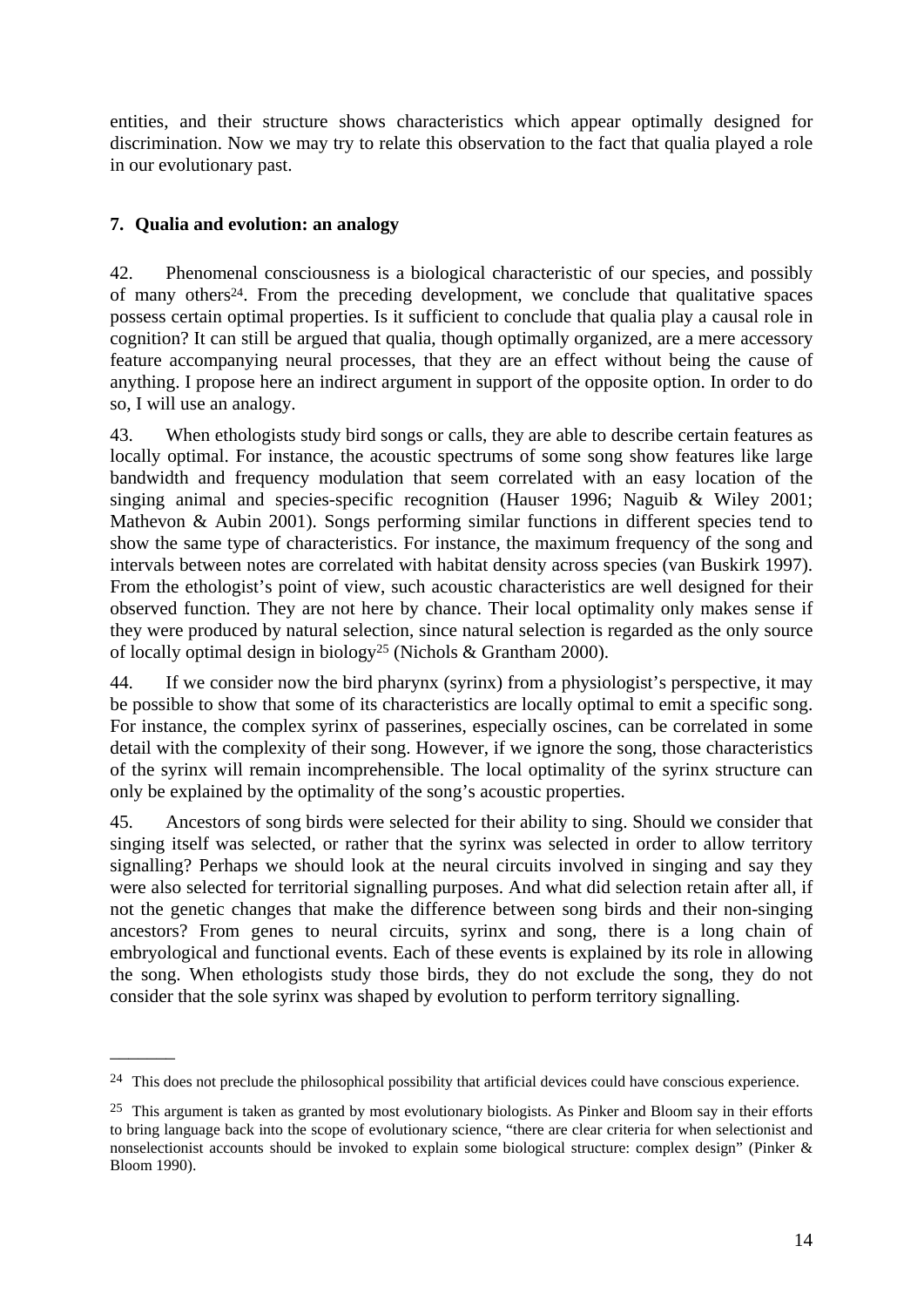46. In this analogy, the song represents qualia, and the syrinx may stand for their neural correlates. What seems obvious in the case of avian ethology should hold for some aspects of the study of consciousness. Because they exhibit an optimal constitution, qualitative spaces, like bird song, should not be excluded from evolutionary accounts, but should rather be seen as a genuine link in the causal chain linking genes to biological function.

47. We can go one step further and suggest that *qualia should be taken into account* if we want to find some evolutionary justification for the corresponding brain states. Consider again the causal chain going from genes to biological function. Genes are not directly selected. They produce phenotypes, which undergo competition and selection. From genes to phenotypic characteristics, a long causal chain of structures is involved. The efficiency of the phenotype for gene transmission is what confers a Darwinian justification to the whole chain. Each link is explained in reference to the next link in the chain. At one end of the chain, genes are mere DNA sequences. They have no intrinsic feature that may justify their existence. To justify their presence in a given species, one must ultimately locate some advantageous phenotypic characteristic that they contribute to cause.

48. Phenotype is properly defined as the set of individual characteristics upon which natural selection directly acts (Dawkins 1982; Dessalles 1996). Qualitative spaces, like bird song, as far as they exhibit a locally optimal constitution, are either phenotypic themselves or part of the genotype-to-phenotype chain. Ignoring them would result in a broken chain with no evolutionary account. There would be no point in trying to explain why the syrinx has its actual characteristics if it is studied as if it belonged to a mute bird species. Likewise, neuroscientists cannot avoid considering qualia if they want to find some evolutionary justification for the presence of their neural correlates. The reason for this, once again, is that qualitative spaces show complex design that an engineer will inevitably ascribe to a discrimination function.

49. The comparison with ethology is no more than an analogy. It is of course thinkable, though extremely unlikely, that qualitative spaces evolved their orderly structure by pure chance, without having been selected for that. It is also thinkable that this structure, which seems so nicely designed for discrimination, fulfils another function. But those who support one of these two options are now in trouble, either being suspected to believe in miracles, or being requested to show how the structure of qualitative spaces relates in a locally optimal way to their supposed function.

## **8. Discussion: qualia and ghost spandrels**

50. The conclusion we arrived at, that qualitative spaces are part of the genotype-tophenotype chain, has further consequences. Like any biological characteristic showing functional design, qualitative spaces must have been shaped by natural selection. This can only be understood if qualia make a difference, if they helped our ancestors to be our ancestors. This conclusion is indirect evidence in support of a functional role of qualia. Even if such a functional role is difficult to conceive, it would be even harder to believe that qualia could be subject to natural selection without having any effect on cognitive processing.

51. An alternative account that may restore the epiphenomenality of qualia comes from the idea that the structure of qualitative space would be a mere consequence of physiology. This idea is captured by Chalmers' principle of structural coherence (in this quotation, awareness stands for cognitive processes):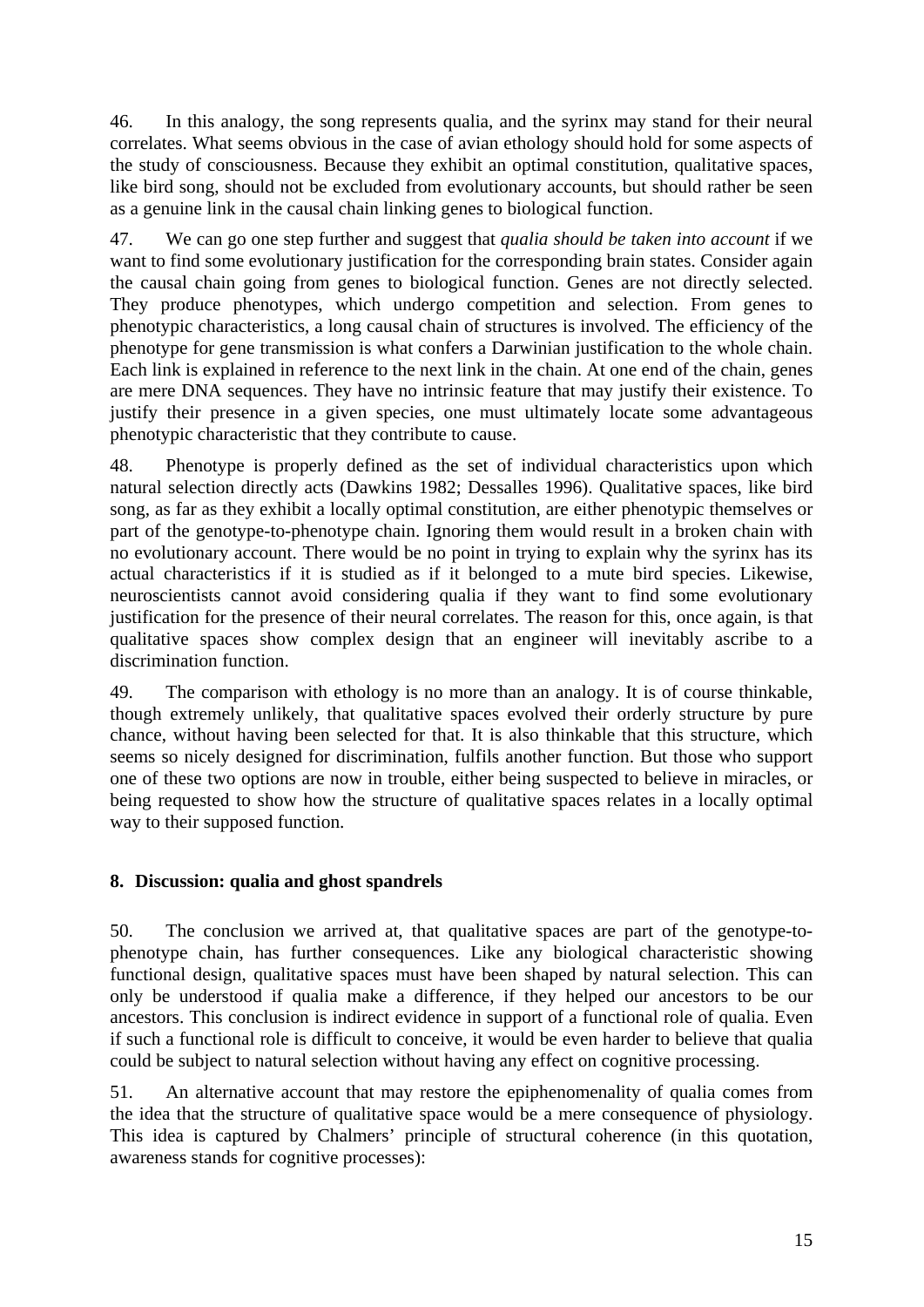"It is this isomorphism between the structures of consciousness and awareness that constitutes the principle of structural coherence. This principle reflects the central fact that even though cognitive processes do not conceptually entail facts about conscious experience, consciousness and cognition do not float free of one another but cohere in an intimate way." (Chalmers 1995)

52. The principle presupposes an isomorphism. We rejected the possibility that qualia be mere by-product of neural activity, because as such, they would be evolutionary spandrels. Yet spandrels, contrary to qualia, show no intrinsic optimality. Chalmers could insist that qualia constitute a special type of spandrel, some sort of ghost spandrel. If qualia were a kind of echo of neural activity, qualitative experience could be epiphenomenal and yet appear as optimally structured. It would inherit its structure from its neural correlates.

53. Such a claim is hard to refute, since Chalmers' isomorphism must exist *ex post*: any difference between conscious experiences must be ascribed to differences between their neural correlates. The question is to know whether qualia were the target of natural selection or not. My argument in favour of qualia is that the structure shown by qualitative spaces is *simple*. This structure is, yet, optimally related to stimuli to allow discrimination. The set of corresponding brain states must have a much richer structure. No neuroscientist would accept the possibility that projecting the brain states corresponding to colour vision onto a three dimensional space can exhaust what can be said of these brain states. Why would Chalmers' isomorphism just pick out the few properties of brain states that are relevant to optimal discrimination<sup>26</sup>? A proficient neurologist could perhaps trace acoustic properties of bird songs back to the corresponding brain states. But acoustic frequency and modulation are manifest in sound waves, not in brain states which encode them. Not only do qualitative spaces manifest optimal structure for discrimination, but they show no other structure. This constitutes a strong argument against the fact that qualia could be a kind of ghost spandrel, a faithful but superfluous echo of neural activity.

54. The alternative hypothesis, which consists in considering qualitative experience as a key link in the genotype-to-phenotype chain, explains why the structure of qualitative spaces is both poor and optimal for discrimination. Such a view, however, requires that qualitative experience play a definite biological role.

#### **9. A biological role for qualia**

 $\overline{\phantom{a}}$ 

55. The preceding development about the locally optimal structure of qualitative spaces and its putative connection with discrimination functions should make no sense from an eliminativist perspective. Some authors stress the fact that the notion of quale is very difficult to ground epistemologically. It is claimed that the notion of quale is vague and ill-defined, and that any phenomenon accounted for by a pure change in qualitative experience can also, in principle, be explained by physiological modifications (Dennett 1988). As any scientific concept, the notion of quale is as temporary as was the notion of light before it was reduced to electromagnetic phenomena. However, in the present state of knowledge, it seems difficult to describe the properties of experience that were highlighted here (continuity, directionality, regularity, dynamic range) without considering qualitative spaces. In the case of temperature, for instance, every scientist can check for herself those properties: higher heat transfers are

<sup>&</sup>lt;sup>26</sup> If, as is claimed here, qualitative space are much poorer than corresponding brain activities, then Chalmers' term *isomorphism* is inappropriate, and should be replaced by *homomorphism*.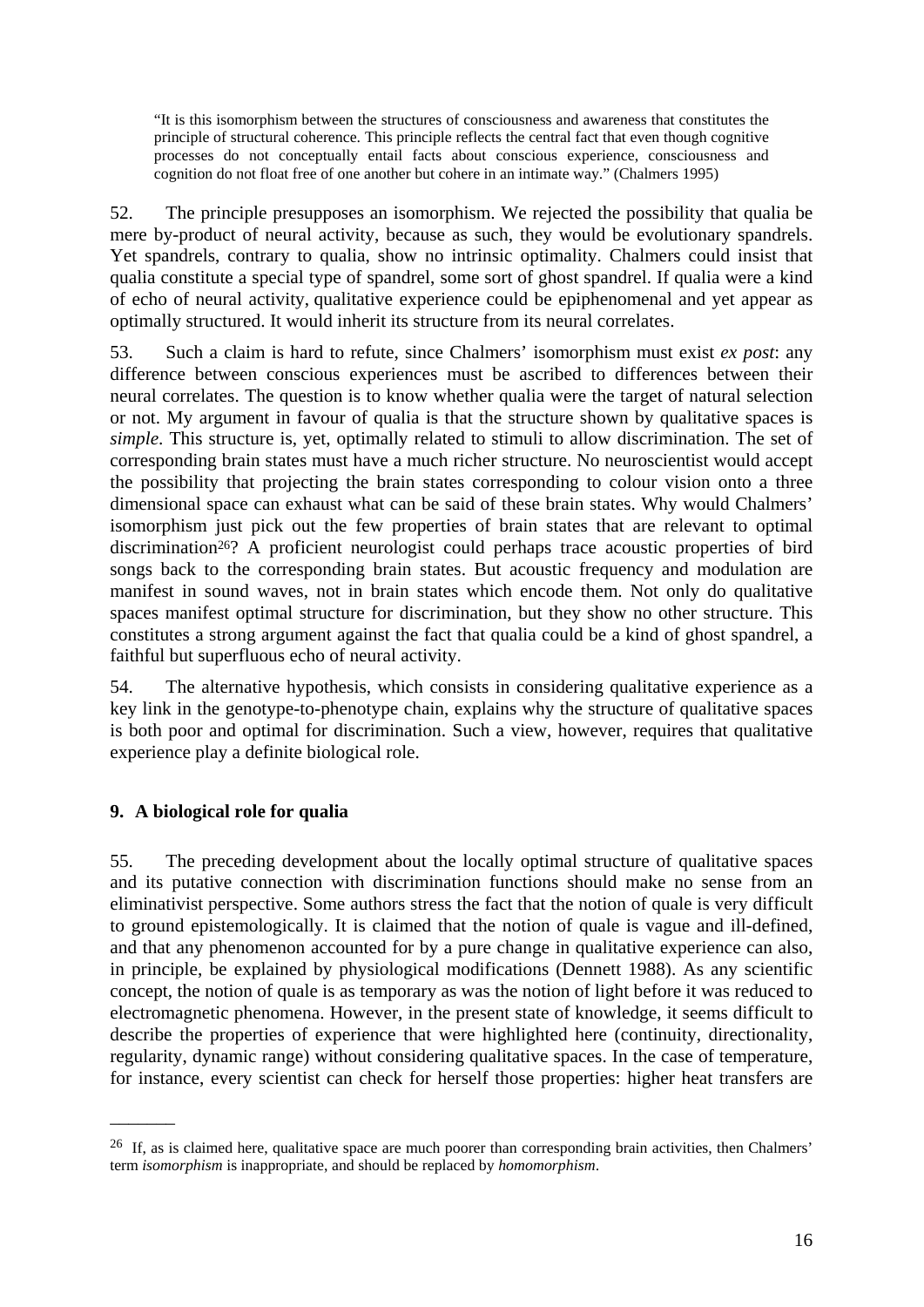experienced as warmer. Such simple facts are not predicted in eliminativist frameworks. They nevertheless constitute a genuine scientific problem that demands scientific explanation. One may object that qualia cannot be recorded and that verbal reports do not constitute an ultimate evidence of their existence. This is not sufficient to rule out qualia from the scientific scene. In conventional science, scientific observers are never sure to watch exactly the same phenomenon. They rely on the fact that their perceptions (possibly mediated by some artificial device) are correlated to conclude that they are dealing with a genuine scientific fact<sup>27</sup>. It is not absurd to rely on internal checking when it comes to phenomena like continuity, directionality, regularity or dynamic range of qualitative experience. The fact that we can correlate our observations through language and mathematical formalism is sufficient to proceed with standard scientific procedures.

56. The central notion needed to establish the main claim of this paper is the notion of qualitative space. We do not need to consider other aspects of consciousness and their relation to phenomenal consciousness (Block 1995, Zalla 1996), though some authors may find it impossible to isolate phenomenal consciousness from higher aspects of cognition. For instance, crucial issues about qualia are the nature of their intentionality and of their mode of presentation, which may depend on language and/or a theory of mind (Carruthers 2000) or not (Siewert 1998). Strictly speaking, we do not have to decide about such matters. Our discussion is about the structure of qualitative spaces, not their relation to other aspects of cognition (like memory, theory of mind, concepts or attention). We should note, however, that our claim about the evolutionary role of qualitative spaces is hardly compatible with a position that would restrict phenomenal consciousness to humankind. Moreover, relevant properties of qualitative spaces (continuity, directionality, regularity, dynamic range) are not predicted by accounts that make them result from high-level cognitive abilities like language or theory of mind.

57. Qualitative spaces like colour space, for which there is some evidence of continuous, directional and regular stimulus-quale projections, seem to be optimally designed for discrimination. If, as we must presume, they result from natural selection, the next natural step in the reasoning is to suppose that qualia *must play a causal role* for this discrimination function. There is some evidence in support of this causal role. In colour vision, for instance, many different physical stimuli are experienced as identical (see above, end of section 5). Nevertheless, such stimuli cannot induce different behavioural responses. We are aware of every colour shade that we can behaviourally discriminate. As noticed by Chalmers, "every color distinction corresponds to some reportable information" (Chalmers 1995). This would be hard to explain if phenomenal consciousness was not involved in the functional process of discrimination.

58. If we follow this line of argument, we should conclude that *we perform discriminations on the basis of phenomenal qualities*. From this perspective, phenomenal consciousness is what led evolution in our lineage towards increasing discriminatory capacities. One may wonder how we can define *what* is being discriminated thanks to phenomenal experience. From the engineering perspective adopted here, we don't need to

<sup>&</sup>lt;sup>27</sup> Two individuals never see exactly the same rainbow in the sky at the same time, since the observer has to stay on the rainbow axis, at a definite distance, so as to see the rainbow with a 42.52° aperture. Similarly, two different persons, or the same person at two different moments, cannot be sure to deal with the same phenomenon when considering falling objects. Only correlations and mathematical laws like the law of gravity make them confident that their perceptions are alike.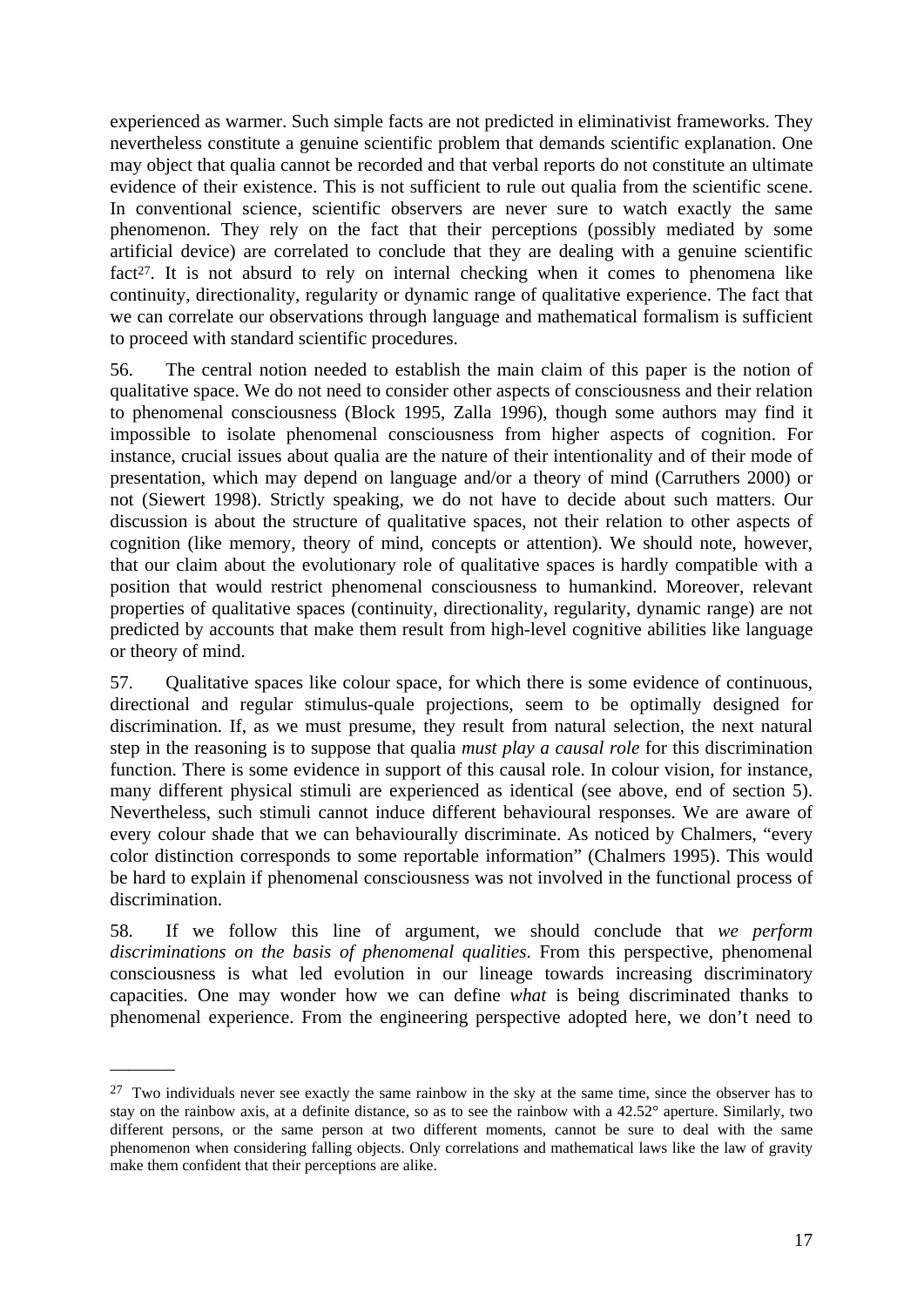consider this issue: qualia *ought to be* involved in a discrimination process. For the sake of the evolutionary argument, suffice it to say that improved discrimination is always better (at equal cost) and is selected, no matter what is discriminated which correlates with food, danger, mating opportunity, etc. We may add that, since many animals share neural organisation with us and perform the same kind of perceptual discrimination, we can hardly suppose that phenomenal qualities are a human privilege, based on the use of language, conceptual thought or theory of mind, as is sometimes claimed<sup>28</sup> (Carruthers 2000).

59. The hypothesis about the functional role of qualitative experience predicts our actual phenomenal variety. If phenomenal qualities were epiphenomenal spandrels, even ghost spandrels, there would be no reason why our perceptions would give rise to such a variety of phenomenal states. How could we explain the structure, the richness and the vividness of the qualitative repertoire if it was a fortuitous echo of neural activity? Conversely, if qualia are causally involved in the process of discrimination, then we understand not only their structural properties, but also their variety and their intensity, what we called the dynamic range of qualitative spaces.

60. Conscious species were selected according to the discrimination abilities that consciousness, for some reason beyond our reach, made possible. As a consequence, a rich gamut of phenomenal qualities was selected in each modality. The role played by conscious experience in discrimination is consistent with the fact that qualitative experience has a modular structure that systematically mirrors the functional organization of perceptual systems. It explains why phenomenal consciousness meets the fundamental constraints of signal discrimination efficiency by keeping relevant qualitative properties scrupulously apart. If, as claimed here, conscious experience is a powerful means for brains to perform efficient discrimination, then we must admit that it was selected for its own sake as an essential component of the perceptual process.

61. Phenomenal consciousness should thus be considered as a proper biological character, on which natural selection could act. Any increase in qualitative variety was likely to induce a better discrimination ability and, within certain limits<sup>29</sup>, a more probable survival of individuals. Even if it remains far from obvious, we must consider that qualitative experience should be seen as a driving element in the evolutionary process which produced enhanced discrimination in perception.

#### **10. Conclusion**

 $\overline{\phantom{a}}$ 

62. The purpose of this paper was not to give a formal proof for the existence of qualia. There was no attempt either to explain why perception is accompanied by experience. By emphasizing the fact that qualitative spaces are not randomly arranged, we pursued only one

<sup>&</sup>lt;sup>28</sup> Part of Carruthers' claim, namely that phenomenal qualities are systematically available to higher cognitive processes (Carruthers 1996), remains perfectly sound in our context. What is no longer acceptable from the perspective put forward in the present paper is that phenomenal consciousness could emerge as an evolutionary by-product of the ability to read one's own mind (Carruthers 2000), even if it might be the case for other aspects of consciousness.

 $29$  Clark rightfully observes that the emergence of a new dimension in the visual qualitative repertoire goes with a loss of spatial resolution (Clark 1996b).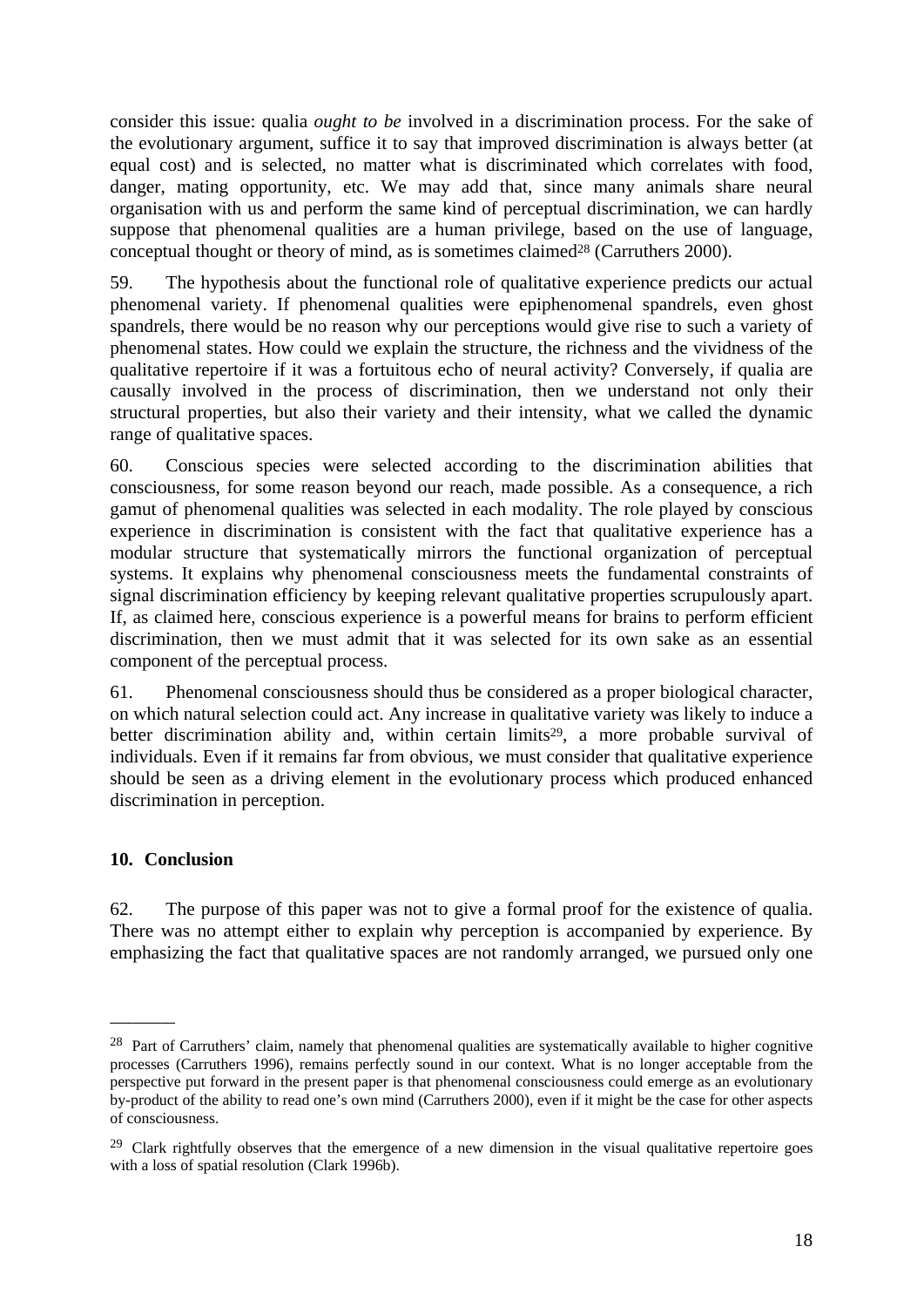goal: it should be much harder, now, to think that qualitative experience can be epiphenomenal.

63. The structure of qualitative spaces, which makes sense if qualia are involved in a discriminative process, gives us only an indirect evidence of the functional role of phenomenal consciousness. We concluded that qualia are not spandrels, that they must have some functional role, but this does tell neither why they are there, nor why they should be functionally necessary. The very nature of phenomenal consciousness is not addressed by the arguments we developed here. The claim about the optimality of the stimulus-quale projection concerns only the *structure* of qualitative spaces. It does not tell much about the *intrinsic* properties of qualia. The way we experience heat or taste, for instance, and the fact that it differs from colour experience, lie out of the scope of the argument, which only concerns the relationships between qualia within a given modality.

64. What we showed, however, is that qualia cannot be excluded from a naturalistic account of our cognition, or even of our brain. Their structural properties, optimally designed for discrimination, strongly suggest that they are genuine links in the Darwinian selection loop going from genes to phenotype and back to genes.

65. At this point, we are in a situation in which qualia, because they are not spandrels, must be given a role in the functional organization of the mind. The structure of qualitative spaces reveals that they do have such a role, and that this role may be related to perceptual discrimination. However, we still lack the conceptual frame that could help us understand how this role is carried out. It looks as mysterious as Newton's forces through which corpses can act on each other at a distance. If we ever understand how qualia help us discriminate, we will also understand why evolution, at least in our phylum, had to produce phenomenal consciousness in order to design beings endowed with a powerful discriminative ability.

#### **References**

Block, N. (1980). "Are absent qualia impossible?". *Philosophical Review*, *89*, 257-274.

Block, N. (1995). "On a confusion about a function of consciousness". *Behavioral and Brain Sciences*, *18*, 227-287.

http://www.bbsonline.org/documents/a/00/00/04/31/index.html

Bonnet, C., Ghiglione, R. & Richard, J-F. (1989). *Traité de psychologie cognitive*. Paris : Dunod.

Carruthers, P. (1996). *Language, Thought and Consciousness*. Cambridge, MA : Cambridge University Press.

Carruthers, P. (2000). "The evolution of consciousness". In P. Carruthers & A. Chamberlain (Eds), *Evolution and the human mind: modularity, language and metacognition*. Cambridge : Cambridge University Press, 254-275. http://cogprints.ecs.soton.ac.uk/archive/00001205/

Chalmers, D. J. (1995). "Facing up the problem of consciousness". *Journal of Consciousness Studies*, *2*(3), 200-219. http://www.imprint.co.uk/chalmers.html

Clark, A. (1993). *Sensory qualities*. Oxford : Clarendon Press.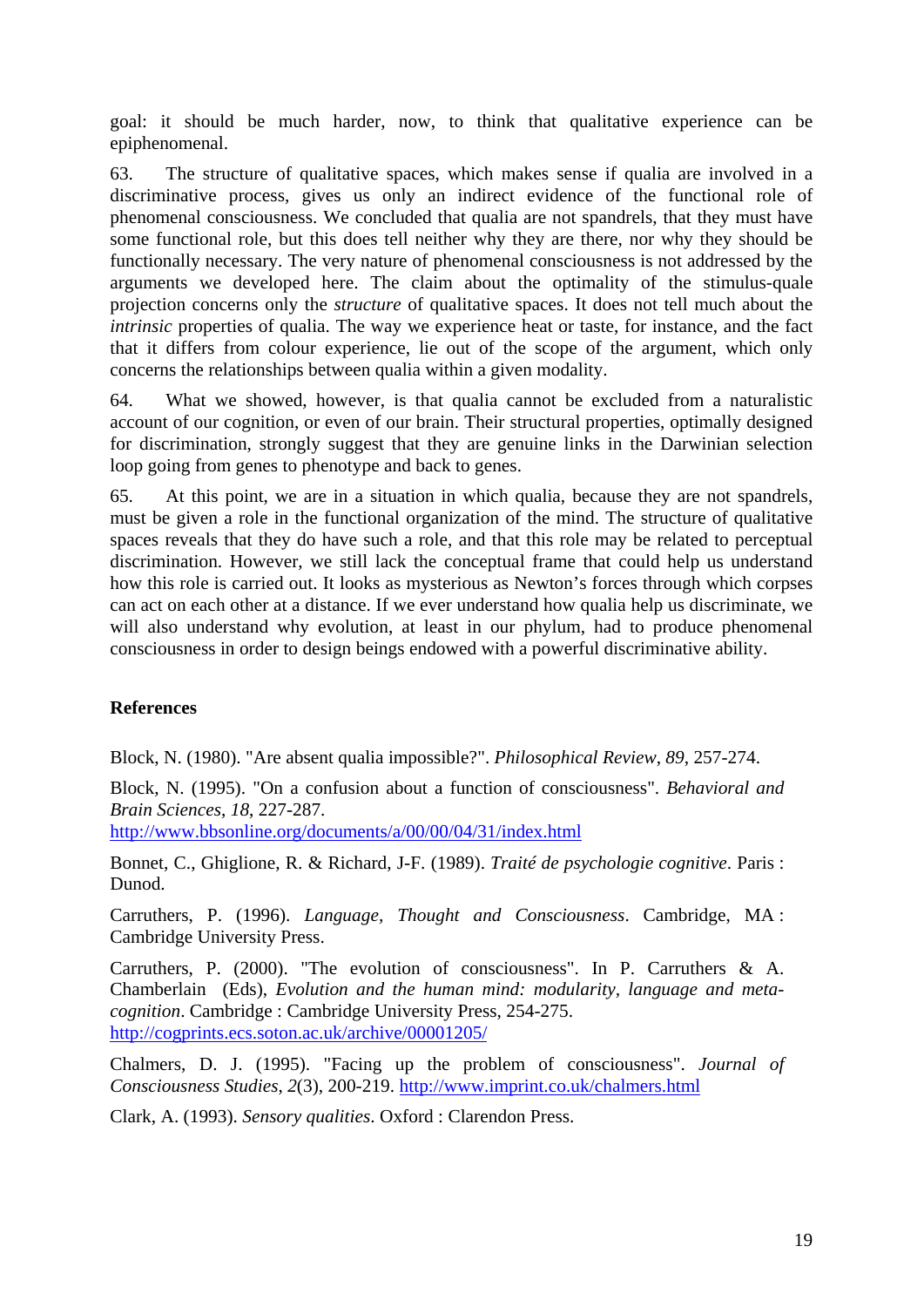Clark, A. (1996). *Inversions spectral and bright - Comments on Melinda Campbell*. San Francisco : Society for Philosophy and Psychology, 31 May 1996. http://www.ucc.uconn.edu/~wwwphil/camptalk.html

Clark, A. (1996). "True theories, false colors". *Philosophy of science*, *PSA Suppl. Issue*, 143-150. http://www.ucc.uconn.edu/~wwwphil/falseco.html

Dawkins, R. (1982). *The Extended Phenotype - The Gene as the Unit of Selection*. Oxford : W.H. Freeman & Co.

Dennett, D. C. (1988). "Quining qualia". In A. J. Marcel & E. Bisiach (Eds), *Consciousness in contemporary science*. Oxford : Clarendon Press, 42-77. http://ase.tufts.edu/cogstud/papers/quinqual.htm

Dessalles, J-L. (1996). *L'ordinateur génétique*. Paris : Hermès. http://www.infres.enst.fr/~jld/papiers/pap.evol/96061301.html

Flanagan, O. (1992). *Consciousness Reconsidered*. Cambridge : MIT Press.

Flanagan, O. & Polger, T. (1995). "Zombies and the function of consciousness". *Journal of Consciousness Studies*, *2*(4), 313-321. http://oz.uc.edu/~polgertw/Polger-ZombiesJCS.pdf

Gould, S. J. & Eldredge, N. (1977). "Punctuated equilibria : the tempo and mode of evolution reconsidered". *Paleobiology*, *3*, 115-151.

Gould, S. J. & Lewontin, R. C. (1979). "The spandrels of San Marco and the Panglossian program: a critique of the adaptationist program.". *Proceedings of the Royal Society of London*, *205*, 281-288.

Harnad, S. (1987). "Psychophysical and cognitive aspects of categorical perception: A critical overview". In S. Harnad (Ed), *Categorical Perception: The Groundwork of Cognition*. Cambridge : Cambridge University Press, 1-52. http://cogprints.ecs.soton.ac.uk/archive/00001571/

Harnad, S. (2001). "No Easy Way Out". *The sciences*, *41*(2), 36-42. http://cogprints.soton.ac.uk/documents/disk0/00/00/16/24/index.html

Hauser, M. D. (1996). *The evolution of communication*. Cambridge : The MIT Press.

Holland, J. H. (1975). *Adaptation in natural and artificial systems*. Ann Arbor : The University of Michigan Press.

Jackson, F. (1982). "Epiphenomenam qualia". *Philosophical Quaterly*, *32*, 127-136. http://members.aol.com/NeoNoetics/Mary.html

Mathevon, N. & Aubin, T. (2001). "Sound-based species-specific recognition in the blackcap sylvia atricapilla shows high tolerance to signal modifications". *Behaviour*, *138*, 511-524. http://h0.web.u-psud.fr/cb/BlackcapBehaviourMathevon.pdf

Munsell, A. H. (1905). *A color notation*. Baltimore : Munsell Color Company.

Nagel, T. (1974). "What is it like to be a bat ?". *Philosophical Review*, *83*, 435-450.

Naguib, M. & Wiley, R. H. (2001). "Estimating the distance to a source of sound: mechanisms and adaptations for long-range communication". *Animal behaviour*, *62*, 825- 837. http://www.unc.edu/home/rhwiley/pdfs/NaguibWiley2002.pdf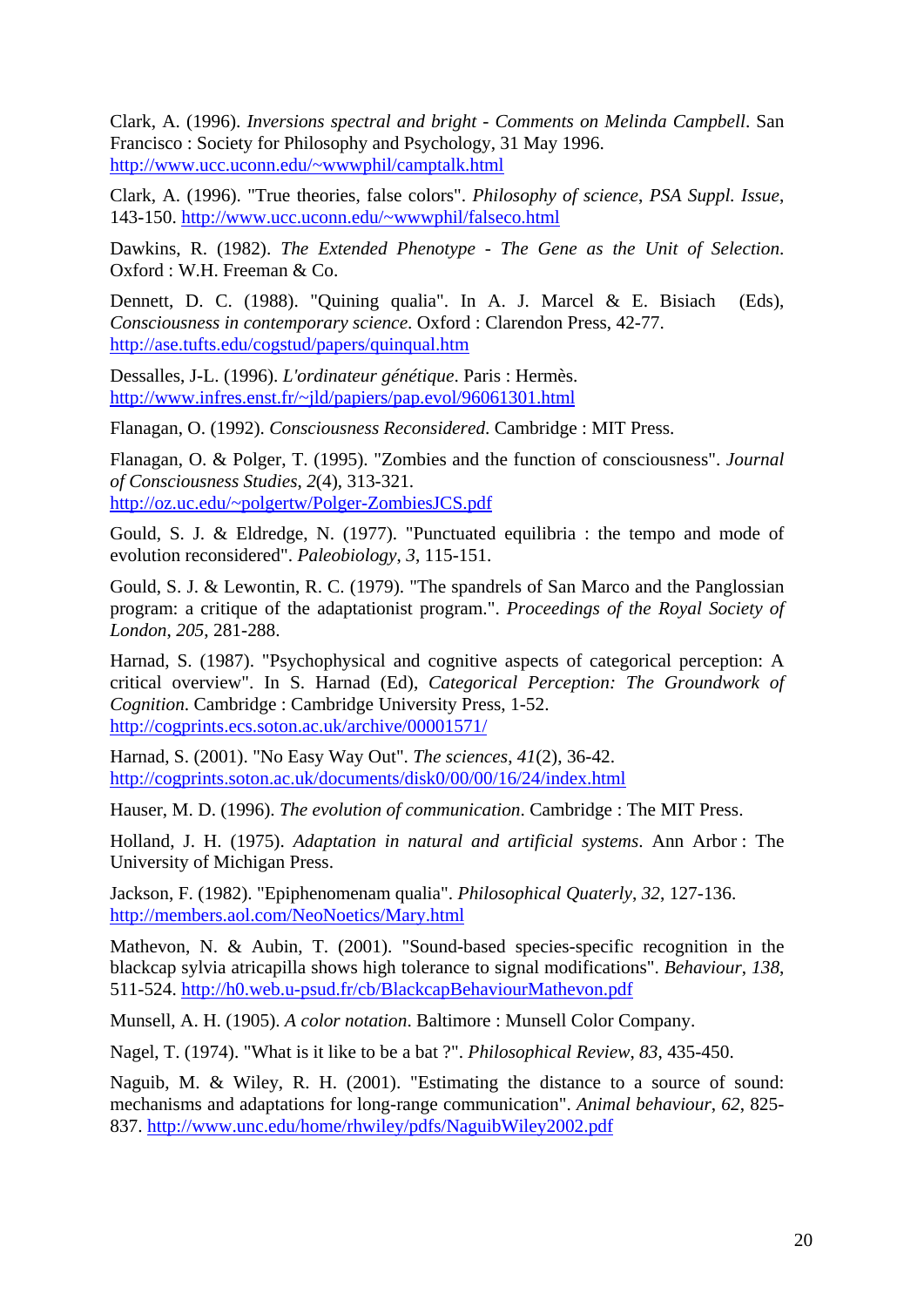Nichols, S. & Grantham, T. (2000). "Adaptive complexity and phenomenal consciousness". *Philosophy of science*, *67*, 648-670. http://www.cofc.edu/~nichols/evolcons(final).htm

Palmer, S. E. (1999). "Color, Consciousness, and the Isomorphism Constraint". *Behavioral and Brain Sciences*, *22*(6), 923-990. http://www.bbsonline.org/documents/a/00/00/05/04/index.html

Pinker, S. & Bloom, P. (1990). "Natural language and natural selection". *Behavioral and Brain Sciences*, *13*(4), 707-784.

http://www.bbsonline.org/documents/a/00/00/04/99/index.html

Saunders, B. A. C. & van Brakel, J. (1997). "Are there non-trivial constraints on colour categorization?". *Behavioral and Brain Sciences*, *20*(2), 167-228. http://www.bbsonline.org/documents/a/00/00/04/87/index.html

Sève, R. (1996). *Physique de la couleur*. Paris : Masson.

Shepard, R. N. (1962). "The analysis of proximities: Multidimensional scaling with an unknown distance function". *Psychometrika*, *27*, 219-245.

Shoemaker, S. (1975). "Functionalism and qualia". *Philosophical Studies*, *27*, 291-315.

Siewert, C. P. (1998). *The significance of consciousness*. Princeton : Princeton University Press.

Van Buskirk, J. (1997). "Independent evolution of song structure and note structure in American wood warblers". *Proceedings of the Royal Society of London*, *B*(264), 755-761. http://www.zool.unizh.ch/ecology/jvanbuskirk/ProcRoySocLond1997.pdf

Zalla, T. (1996). *Unité et multiplicité de la conscience : une étude critique des théories contemporaines à la lumière d'une hypothèse modulariste*. Paris : PhD Dissertation, Ecole Polytechnique.